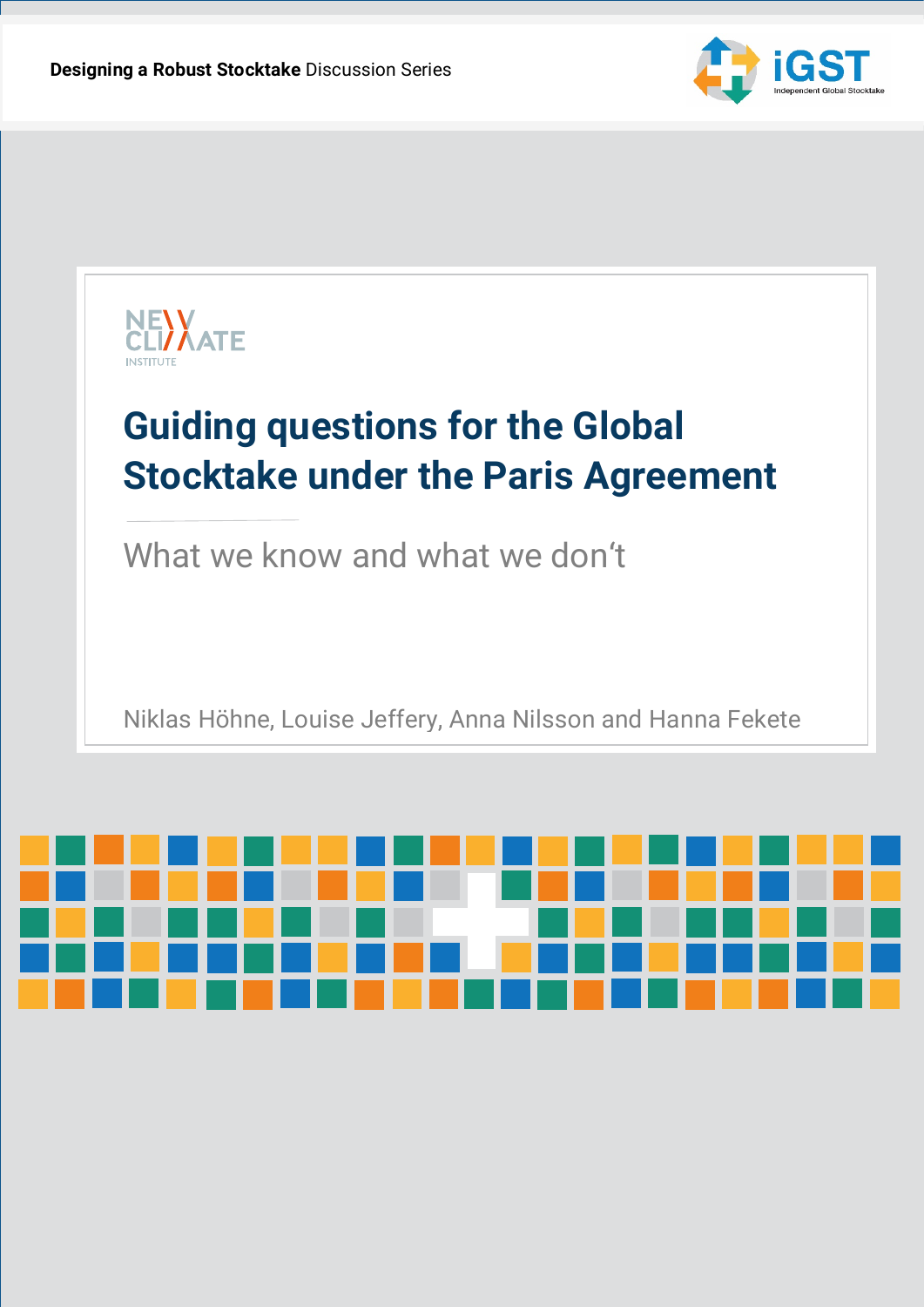# **Guiding questions for the Global Stocktake under the Paris Agreement**

What we know and what we don't



Niklas Höhne, Louise Jeffery, Anna Nilsson and Hanna Fekete

November 2019

© NewClimate Institute 2019

Cite as: Höhne, N., L. Jeffery, A. Nilsson, H. Fekete (2019) "Guiding questions for the Global Stocktake under the Paris Agreement." NewClimate Institute. Part of the iGST Designing a Robust Stocktake Discussion Series.

Download the report [www.newclimate.org/publications/](http://www.newclimate.org/publications/)



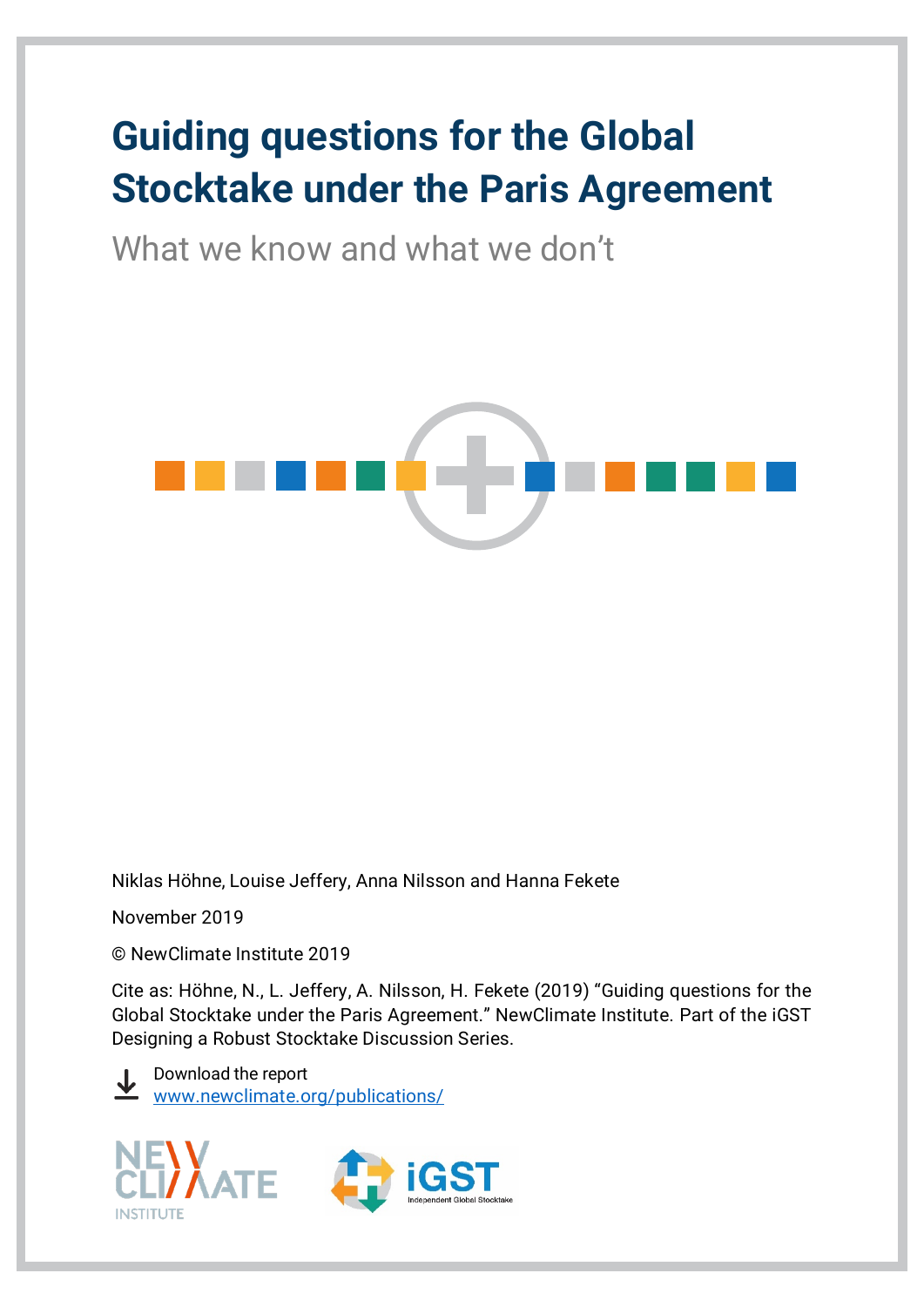#### **About the iGST initiative and this report series**

**The Independent Global Stocktake** (iGST) is an umbrella data and advocacy initiative that brings together climate modelers, analysts, campaigners and advocates to support the Paris Agreement.<https://www.climateworks.org/independentglobalstocktake/>

**The Designing a Robust Stocktake Discussion Series** envisions the contours of an ideal Global Stocktake and suggests ways in which the independent community can help to achieve that vision. These papers were produced by iGST partner organizations in consultation with the broader community, but the views expressed are the authors' own and don't necessarily reflect those of the iGST initiative or associated partner organizations.



#### **Acknowledgements**

The compilation of this report was supported by discussion and inputs from the experts participating in the iGST. We would like to give special thanks to Leon Clarke and Nate Hultman (University of Maryland), Anne Olhoff (UNEP-DTU), Charlene Watson (ODI), Wolfgang Obergassel (Wuppertal Institute) and Joe Thwaites (WRI) for providing valuable feedback. We thank the ClimateWorks Foundation for supporting this work. The views and assumptions expressed in this report represent the views of the authors and not necessarily those of the reviewers or funders.

Template design: ClimateWorks Foundation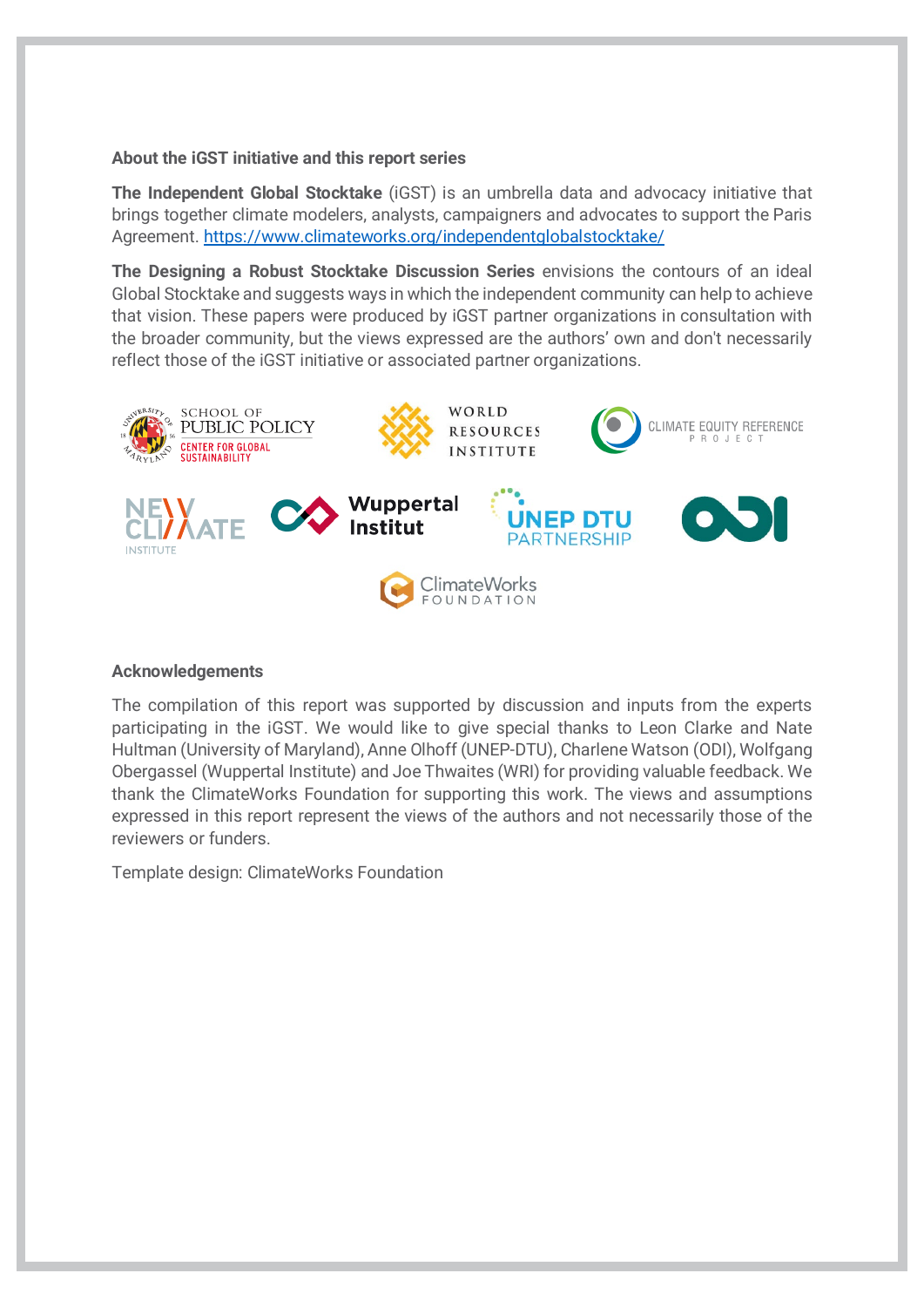# Contents

| + 5. Status of knowledge: Finance flows, support and means of implementation  17 |  |
|----------------------------------------------------------------------------------|--|
|                                                                                  |  |
|                                                                                  |  |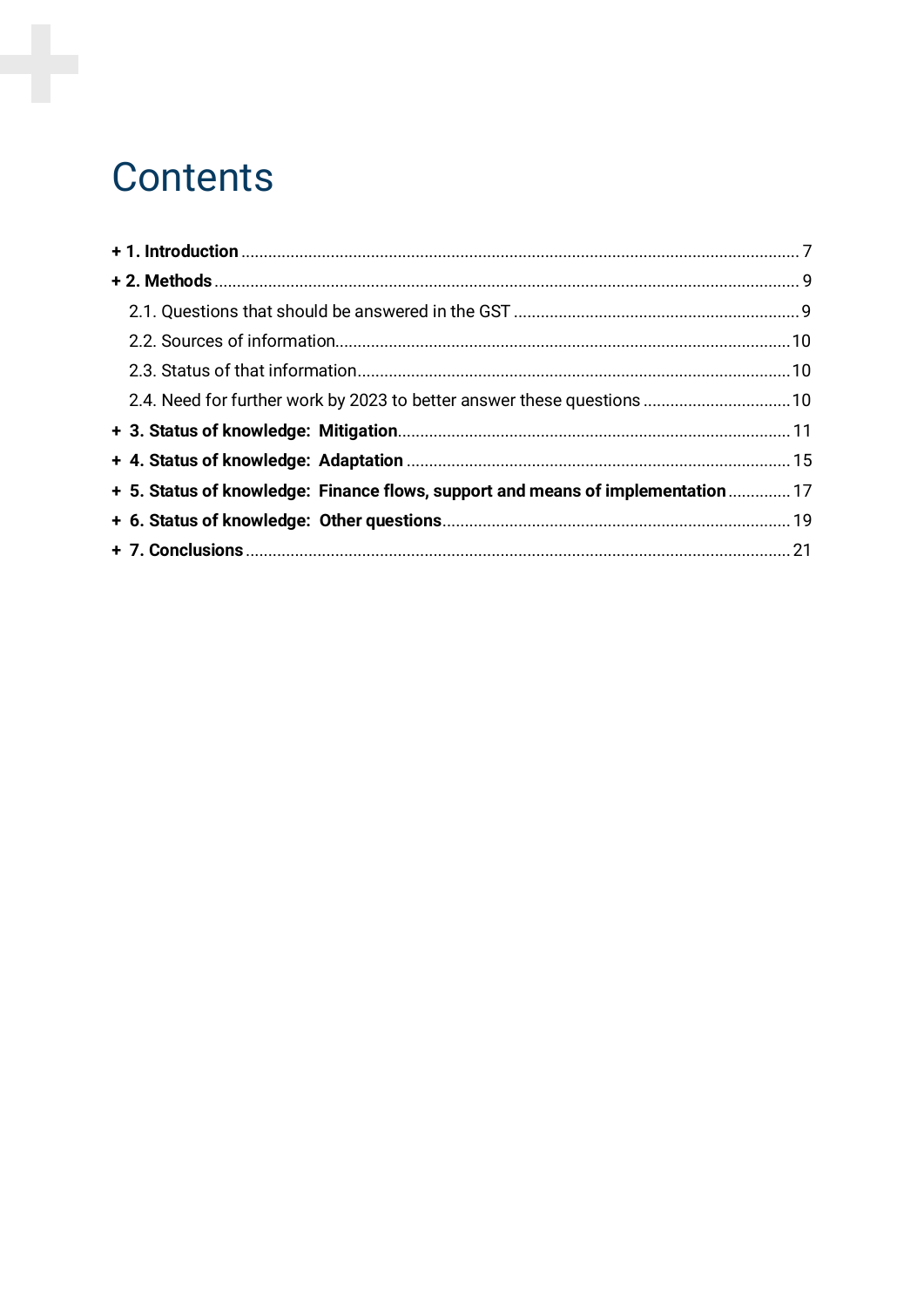# **+ Summary**



The Paris Agreement includes a cycle of ambition. Each five years, starting in 2023, a Global Stocktake (GST) analyses the global situation and provides information for countries to prepare updated Nationally Determined Contributions (NDCs). The Paris Agreement itself is very vague on what the GST should cover. It only notes that it should "take stock of the implementation of this Agreement to assess the collective progress towards achieving the purpose of this Agreement and its long-term goals. It shall do so in a comprehensive and facilitative manner, considering mitigation, adaptation and the means of implementation and support, and in the light of equity and the best available science."

Given the crucial role of the GST in benchmarking and enhancing global climate action, the independent Global Stocktake (iGST) seeks to increase the accuracy, transparency, accountability, and relevance of the official benchmarking process by bringing together independent researchers and advocates. In this paper, we aim to build on previous work to identify knowledge gaps as well as potential areas of focus for a successful GST to take place.

The international climate negotiations that followed the adoption of the Paris Agreement led to asking the Subsidiary Body for Scientific and Technological Advice (SBSTA) to develop guiding questions for all components of the GST, including specific thematic and cross-cutting questions. This paper responds to that request.

We describe a systematic review of the status of knowledge on questions that are relevant for the success of the global stocktake under the Paris Agreement, drawing on the thematic scope for the GST that is provided in the Paris Agreement and the associated decision of Katowice in 2018.

We find that some questions are adequately covered by (existing) knowledge and synthesized results, for example current trends in emissions, implied temperature increase by 2100 and activities implemented by countries on mitigation, adaptation and finance.

But a majority of questions are left unanswered, creating uncertainties with regards to the successful undertaking of the global stocktake. Ill-defined points include, in particular:

- Mitigation: A common vision of a 1.5°C compatible world and recommendations on "how to get there" that are specific enough to be implemented by national governments.
- Adaptation: The definition of an "adequate adaptation response" and steps towards it.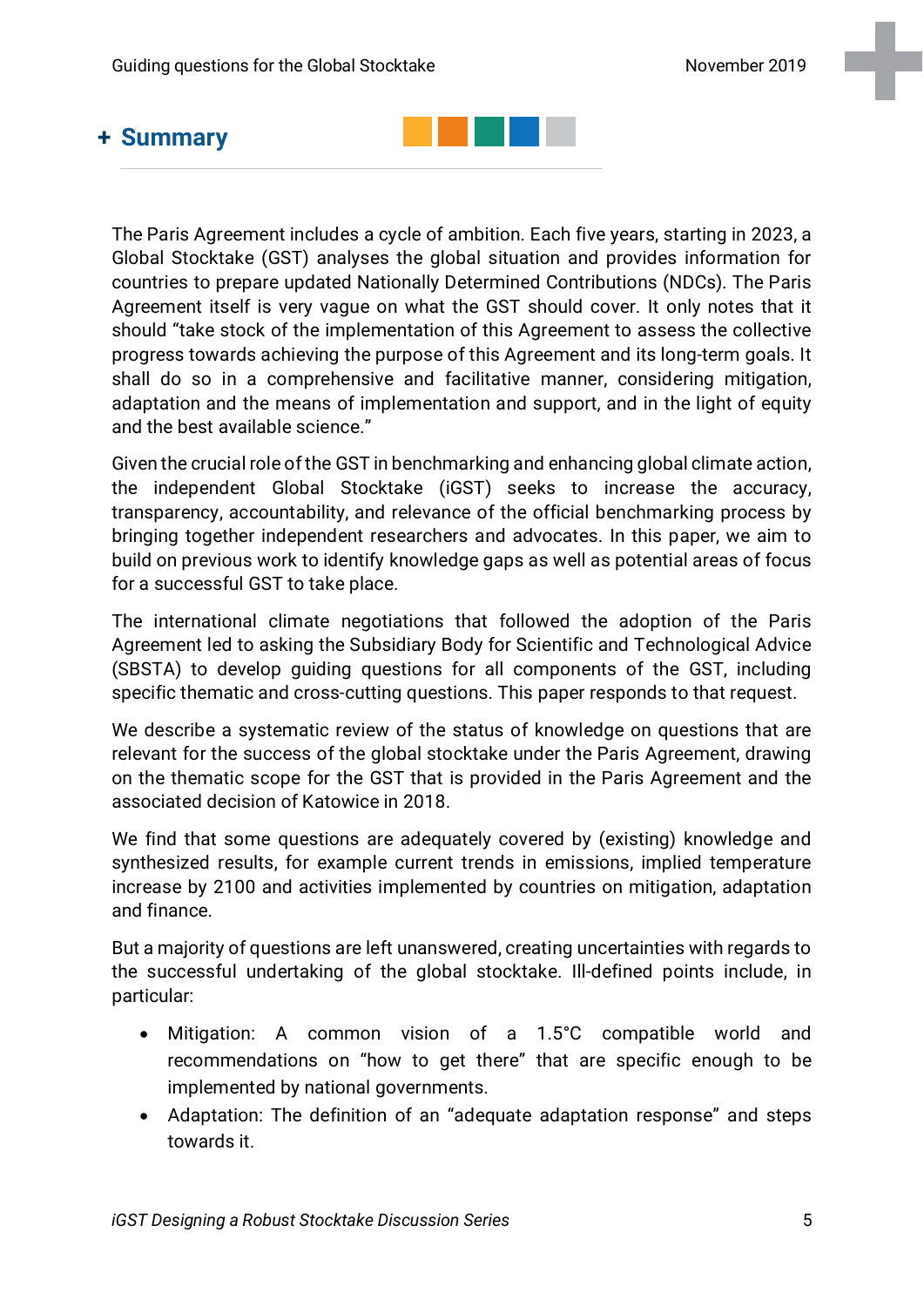- Finance: A common understanding of what constitutes Paris-consistent financial flows and steps towards it.
- Equity: What would be an equitable implementation of mitigation, adaptation and finance as a whole?

On the basis of this overview, we would recommend that an independent global stocktake would concentrate on the following points:

- **Synthesising**: A main focus of the iGST could be to synthesise already existing information, where it is available (as opposed to attempting to generate new information). It would support the goals of the global stocktake, if the open questions are clearly articulated and the status of the knowledge on the answers is clear. This could include the sharing of good practices and success stories.
- **Fostering common understanding:** Another focus of the iGST could be to support the building of a common understanding on several issues, where such understanding is missing but would be fundamental for the success of the global stocktake and the ambition mechanism as a whole. Examples include:
	- o What does it mean for mitigation, adaptation and finance to be conducted in an equitable manner?
	- o What would be a vision for a 1.5°C compatible world at country and sector level?
	- o How could an "adequate" adaptation response be defined? What would be an according "adequate" consideration of loss and damage?
	- o How could Paris-consistent financial flows be defined?
- **Forward looking:** the iGST could focus on options to raise ambition, the ultimate aim of the global stocktake (as opposed to looking at what happened in the past). Here it would be particularly important to collect and synthesise *country specific* recommendations on what could be done next in terms of mitigation, adaptation and finance, as such information will not be generated in the official UNFCCC process.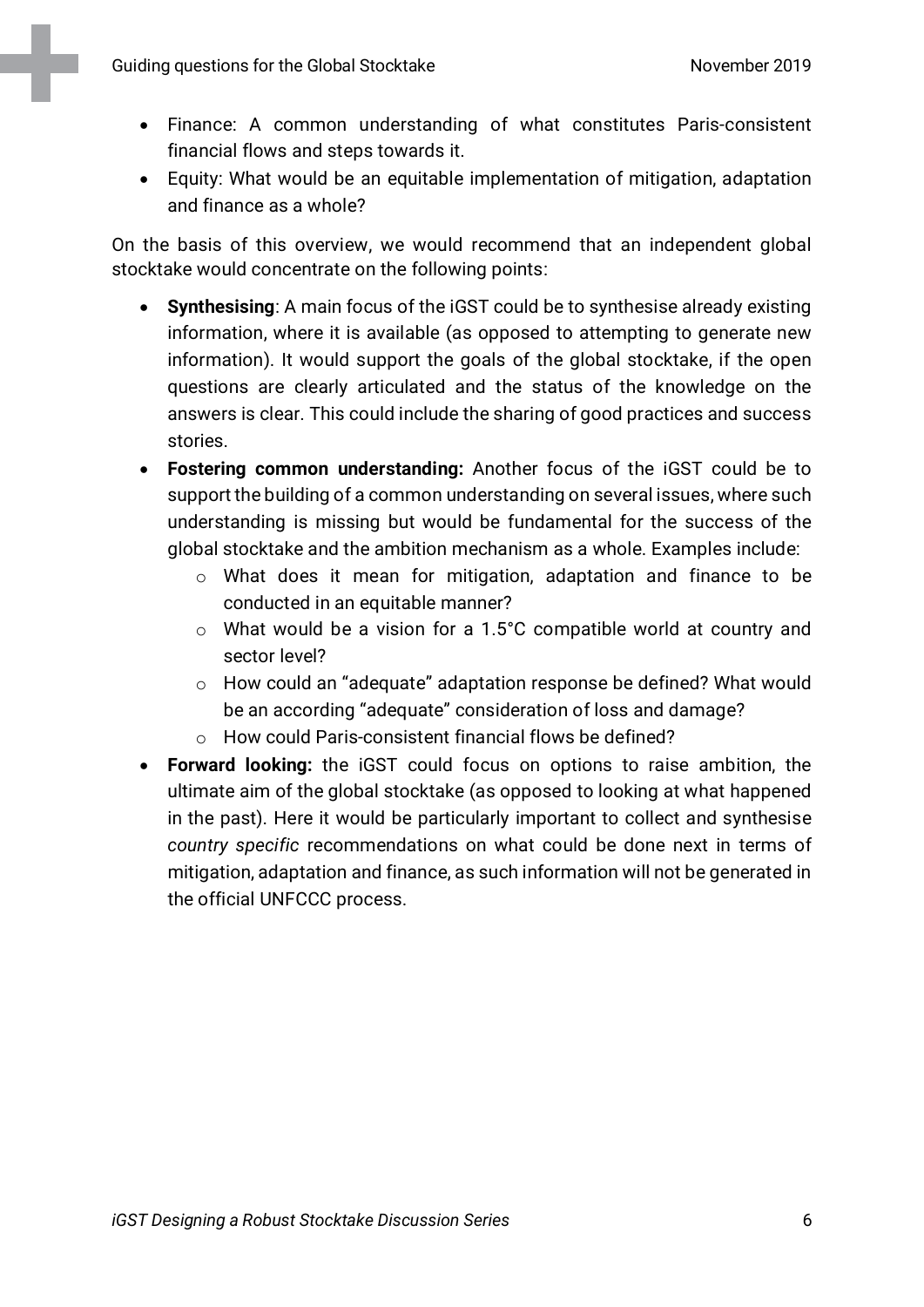# <span id="page-6-0"></span>**+ 1. Introduction**



The Paris Agreement includes a cycle of ambition<sup>1</sup>. Each five years, starting in 2023, a Global Stocktake (GST) analyses the global situation and provides information for countries to prepare updated Nationally Determined Contributions (NDCs).

A first test for the concept of a GST was the "Talanoa Dialogue", which in 2018 brought together an international process on three main questions: "Where are we?", "Where do we want to go?" and "How do we get there?".

The Paris Agreement itself is very vague on what the GST should cover. It only notes that it should "take stock of the implementation of this Agreement to assess the collective progress towards achieving the purpose of this Agreement and its long-term goals. It shall do so in a comprehensive and facilitative manner, considering mitigation, adaptation and the means of implementation and support, and in the light of equity and the best available science."

Only for adaptation is the Paris Agreement more specific, stating that the GST should:

- Recognize adaptation efforts of developing country Parties,
- Enhance the implementation of adaptation action taking into account the adaptation communication,
- Review the adequacy and effectiveness of adaptation and support provided for adaptation, and
- Review the overall progress made in achieving the global goal on adaptation.

The international climate negotiations that followed the adoption of the Paris Agreement on the GST have so far concentrated on the *process* and not so much on what it would actually address. For example, the decision taken in Katowice 2018 (Decision 19/CMA.1) defines in detail the process of how the GST is to be organised and which information sources it should consider.

On the actual *content*, the decision specified that the GST should:

- Include not only information on mitigation, adaptation, financial flows, and equity, but also on loss and damage and related response measures,
- Address barriers and challenges,
- Include good practices, experience and potential opportunities to enhance international cooperation,
- Address fairness considerations, including equity, in an overarching manner, and
- Only assess collective progress and not single out individual countries.

It also defines thematic areas such as mitigation, adaptation and support. It is, however, ambiguous if the assessment of the long-term goal of Article 2.1c (aligning financial flows with the temperature and adaptation goals of the Paris agreement) falls under "support" or is dealt with in the other thematic areas.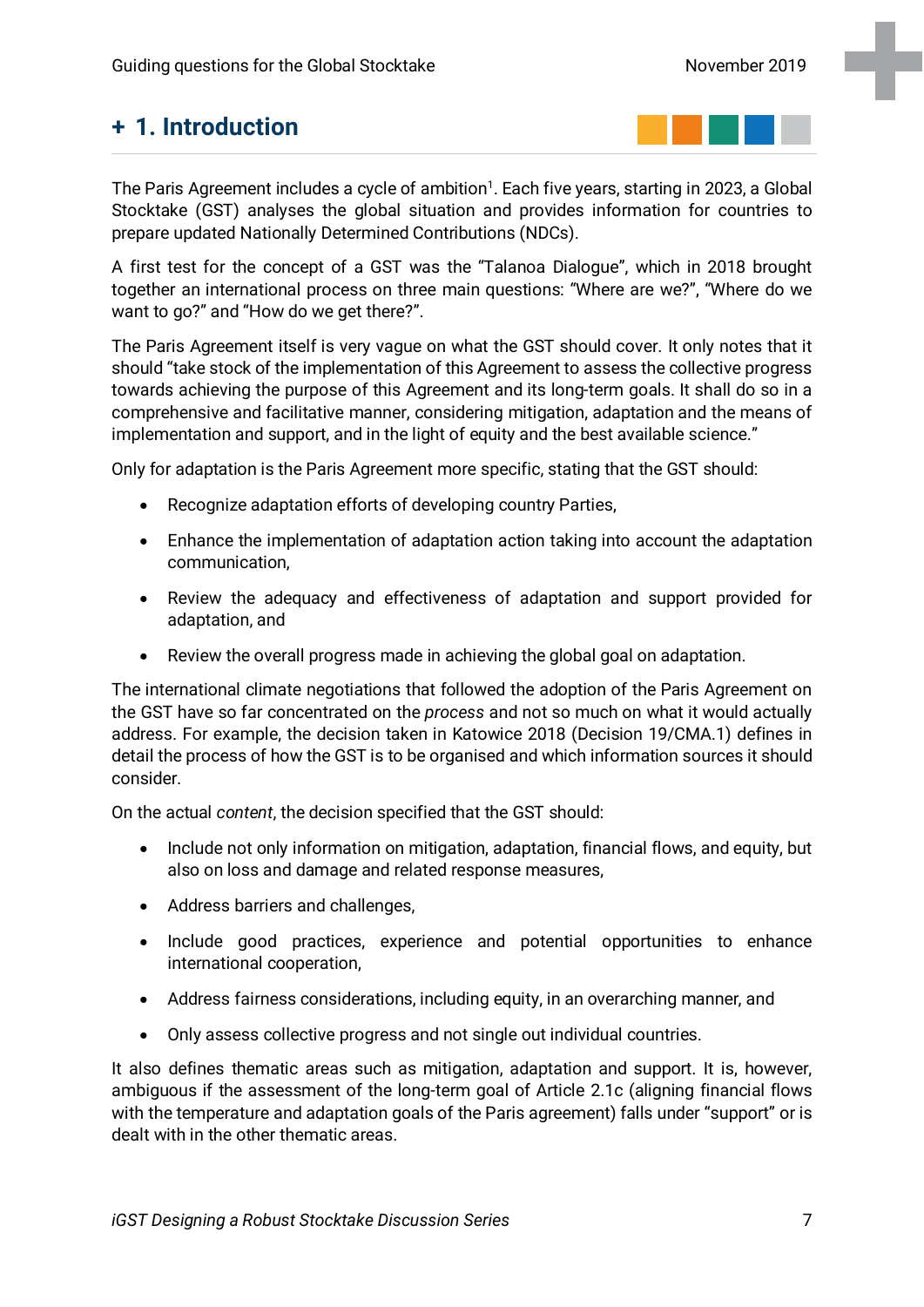The decision asks the Subsidiary Body for Scientific and Technological Advice (SBSTA) to develop guiding questions for all components of the GST, including specific thematic and cross-cutting questions (Para. 7, Decision 19/CMA.1). This paper responds to that request.

The Independent Global Stocktake (iGST) is a data and advocacy initiative that brings together climate modelers, analysts, campaigners and advocates to support the Paris Agreement<sup>1</sup>. Inspired by the critical role of the GST, in mid-2018 ClimateWorks Foundation, in collaboration with global partners, began to explore what independent researchers and advocates can bring to the table. This led to the creation of the iGST, which aims to increase the accuracy, transparency, accountability, and relevance of the official benchmarking process through a combination of research, analysis, and dialogue. The initiative is a multi-year effort tracking the timeline of the first GST, slated to occur 2023. The iGST can be helpful in two ways: 1) to ensure that the official GST has all the information it needs / can have to be as useful as possible, and 2) to perform additional tasks that are outside either the mandate or capacity of the official process, but that can enhance its effectiveness with a broader reach and more granular information $2,3$ .

**The objective of this paper is to define a list of questions that could be asked during the stocktake process and to analyse the status of international research on the answers, i.e. "how well do we know the answer?".** This will enable us to identify areas that are well-covered and for which no additional work is necessary (e.g. where questions are well understood and research agrees on findings), as opposed to other areas where substantial additional work is necessary (e.g. where there are major disagreements or substantial knowledge gaps). This information will allow the iGST project to identify future areas of work, e.g. filling specific knowledge gaps.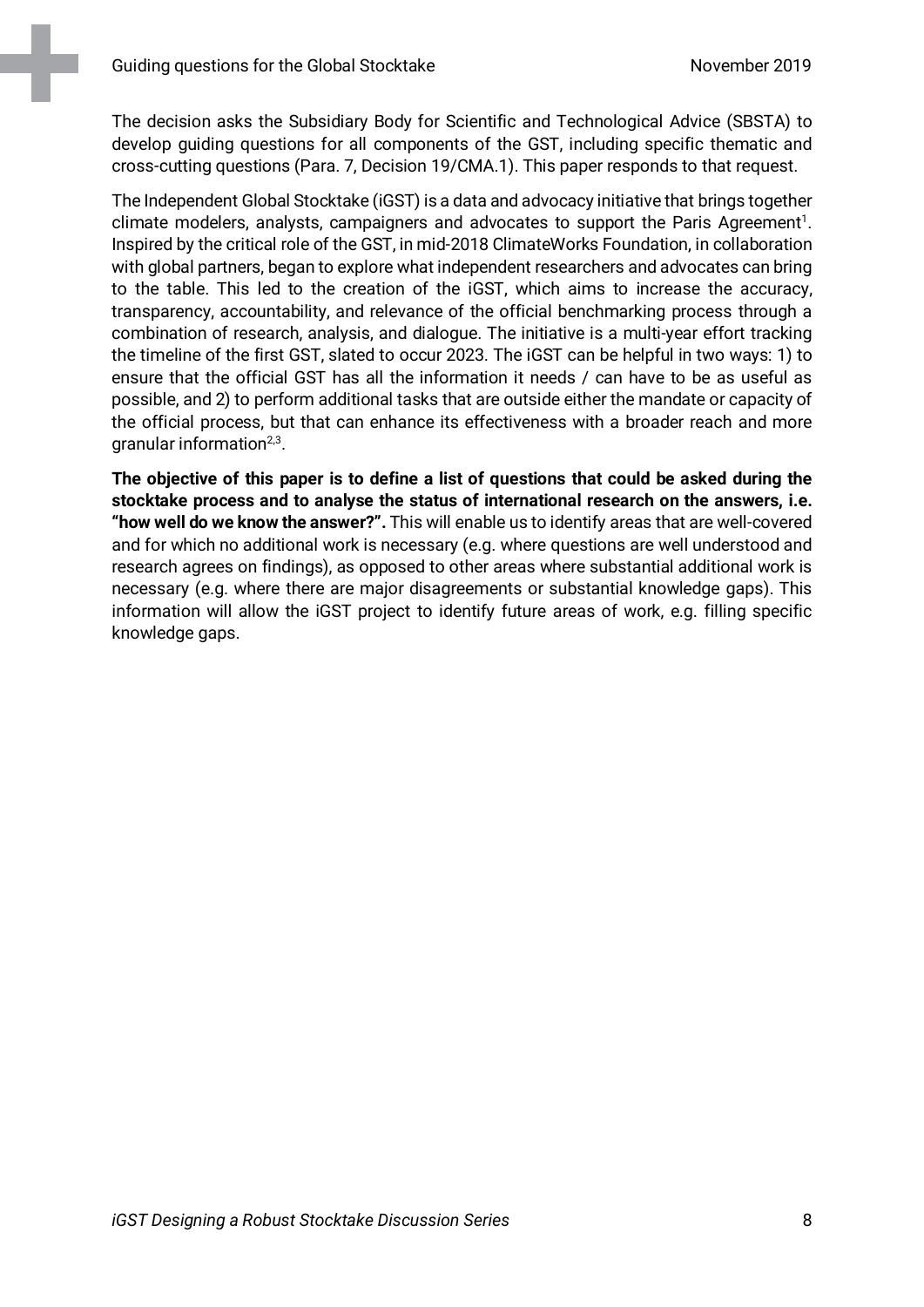# <span id="page-8-0"></span>**+ 2. Methods**



In order to understand the status of knowledge and possible contributions, we went through several steps that are described below. The objective is to assess the community's ability to answer the questions of the GST, not necessarily provide all the answers in this document. For all steps, we performed an initial analysis by reviewing existing literature, followed by consultations with experts, including the iGST working groups.

### <span id="page-8-1"></span>2.1. Questions that should be answered in the GST

First, we undertook a comprehensive review of which questions could be considered relevant for the GST, building on earlier work informed by the outcome of Katowice in 2018<sup>4</sup>. We started from the big picture questions to gain an overview and to limit the number of potential questions. We are anticipating that these questions would need to be answered in more detail, e.g. to incorporate sectoral, country, and policy information.

We based our list of questions on those that were used in the actual Talanoa Dialogue <sup>5</sup>, as well as the list of questions that was part of the negotiations regarding the Global Stocktake but was never agreed upon <sup>6</sup>.

In selecting the questions, we accommodate both an official and independent GST perspective. The process and the information limits within the UNFCCC may constrain the scope of the official GST<sup>7,8</sup> and the iGST will be needed to supplement the issues discussed. For example, the iGST is not bound to the 'collective progress' limitations. It can incorporate questions on different actors and additional sources of information to answer those.

The questions are categorized into four sections: mitigation, adaptation, finance, and additional questions [\(Table 2](#page-12-0) to [Table 5\)](#page-19-0). The questions in each section follow the structure of the Talanoa Dialogue's overarching questions of "Where are we?", "Where do we want to go?" and "How are we going to get there?". We chose the Talanoa questions as they have been used before, which we take as a sign of general acceptance. We also used the questions that are already included in the Paris Agreement for adaptation and the new elements of the Katowice decision.

For all thematic areas, the questions are structured as follows:

- Where are we?
	- $\circ$  One question focuses on the status of implementation of action and reporting on it to facilitate the recognition of existing efforts,
	- o One question addresses the overall progress made.
- Where do we need to be?
	- $\circ$  One question investigates whether there is an overall vision about where we need to be,
	- o One question probes whether the existing efforts are adequate in relation to the long-term goal, usually termed as the "gap".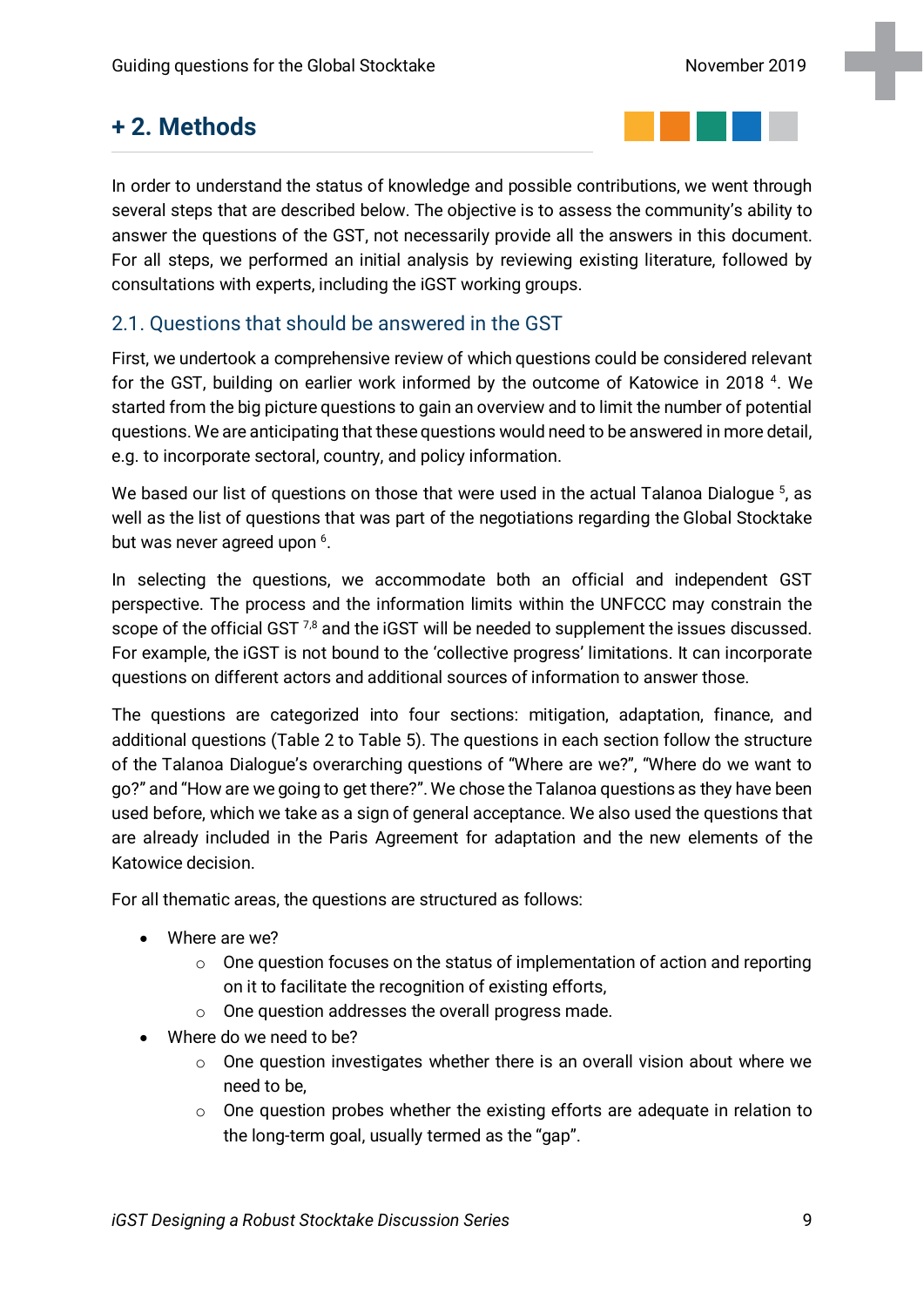- How do we get there?
	- o One question addresses the barriers and challenges,
	- o One question includes good practices, experience and potential opportunities to enhance international cooperation and implementation.

The question regarding the overall vision is the only question that is not directly mentioned in the Paris Agreement or the GST decision text. We included it however, as it is important and sometimes the heart of the matter, as we will see further below.

#### <span id="page-9-0"></span>2.2. Sources of information

In a second step, we scanned possible information sources that would be available to answer these questions. We specifically looked for original work and reports that synthesise various sources.

We also made an assessment of how likely we think it is that the available information will be acceptable for consideration under the UNFCCC. Our assessment is based on the sources identified by the Katowice outcomes (Para. 37, Decision 19/CMA.1) and does not intend to pre-judge the final selection of information sources. Rather, it serves to guide the iGST about where the UNFCCC process may be limited with regard to information inputs. "Yes" and "No" options here are reserved for clear cases, with "maybe" to highlight sources where it is not clear from the descriptions available.

### <span id="page-9-1"></span>2.3. Status of that information

We then categorised the status of international research on the answers  $-$  "(how well) do we know the answer?"

By doing this, we aim to reach a better understanding of where answers to the questions are well understood and research agrees, and where there are major disagreements or substantial knowledge gaps. This information should inform the future work of the iGST in terms of priority areas and filling those gaps.

We then evaluated each question according to its relevance to the GST and the status of information available. Categories for status of information are as follows:

Table 1. Categories for the status of the information

| Answers available from various sources, consistent and synthesised     |
|------------------------------------------------------------------------|
| Answers available from various sources, consistent but not synthesised |
| Answers available from various sources, but diverse or contradictory   |
| Limited analysis available                                             |
| Lack of methods to analyse the question                                |

### <span id="page-9-2"></span>2.4. Need for further work by 2023 to better answer these questions

Finally, we provide an indication if the answer to the question is fundamental for the success of the GST and, if it is not adequately answered to date, if it should be a focus of the iGST or other research efforts. For example, if the knowledge is good, synthesised and acceptable, there is no need for the iGST to do additional work.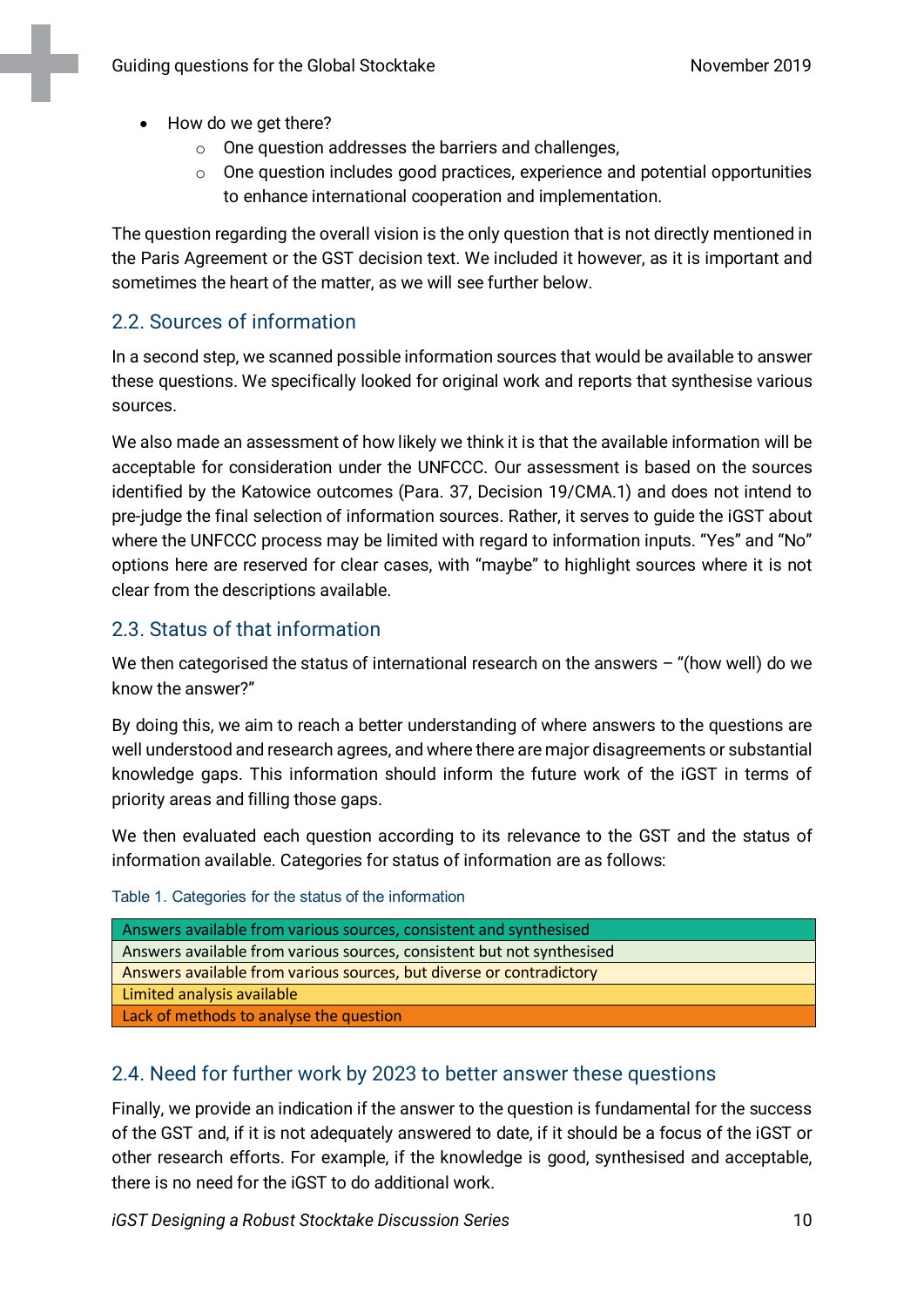# <span id="page-10-0"></span>**+ 3. Status of knowledge: Mitigation**

The overview of the analysis [\(Table 2\)](#page-12-0) shows that for mitigation, our ability to answer the 'where are we?' questions is considerably advanced. We have elaborate processes within the UNFCCC reporting framework and independent, scientifically robust analysis to collect information on reporting, on mitigation actions by national governments and whether they are on track for meeting their NDCs with national policies. We also have a good understanding of the aggregated projected GHG emissions and the projected increase in global average temperatures above pre-industrial levels based on current progress. All this information is analysed in various ways, well synthesised and consistent, with possibly the exception of details on forestry and emissions accounting of some NDCs. Under the Katowice outcomes, the UNFCCC Secretariat is tasked to provide a synthesis report for the GST on greenhouse gas emissions, mitigation efforts, overall effect and implementation of NDCs. A GST could directly build on the information available.

Areas where there is less information include current trends of drivers of emissions at the country and the sectoral level, and the aggregated impact of subnational and non-state actions on global GHG emissions. Here, more analysis could be beneficial for the success of a GST.

A particular gap exists in the question of whether the NDCs are in line with equity and CBDR-RC and if they reflect "highest possible ambition". Some analysis is available but is highly controversial. It is not synthesised and currently usually available on a country level, which will make it difficult to be acceptable in the GST (which, according to the Katowice decision, should not single out individual countries). However, a common understanding is that equity is fundamental to the success of the GST, if not the Paris Agreement as a whole, and that it is most useful at the country level. Hence, there is scope for the iGST to fill this gap and to generate a common understanding of the issues. Equity will also be relevant for other issues (see below).

The question "Where do we need to be?" is also relatively well covered with regular processes to develop emission scenarios by, for example, the IPCC and regular checking of the gap, e.g. the UNEP emissions gap report<sup>9</sup>. What is still lacking is a common vision on what a  $1.5^{\circ}$ C world would look like. Scenarios alone are still very abstract and difficult to understand at the individual country or sector level, let alone at the personal level. Future work could concentrate on developing a common and understandable vision of how a 1.5°C world could look like, that is appealing and worth acting for.

Answers on "How to get there?" are least well covered. Yet it is probably the most important question of all, if we want to close the gap and solve the issue of climate change. The barriers are understood in general, but barriers are so country- and sector-specific that only limited information is available on a more general level. Various pieces of work have started to distil good practices in national policies and other climate actions, and to evaluate the positive and negative impact of such actions. As every country is different, country-specific guidance or recommendations are needed; however, current literature only provides them for a limited set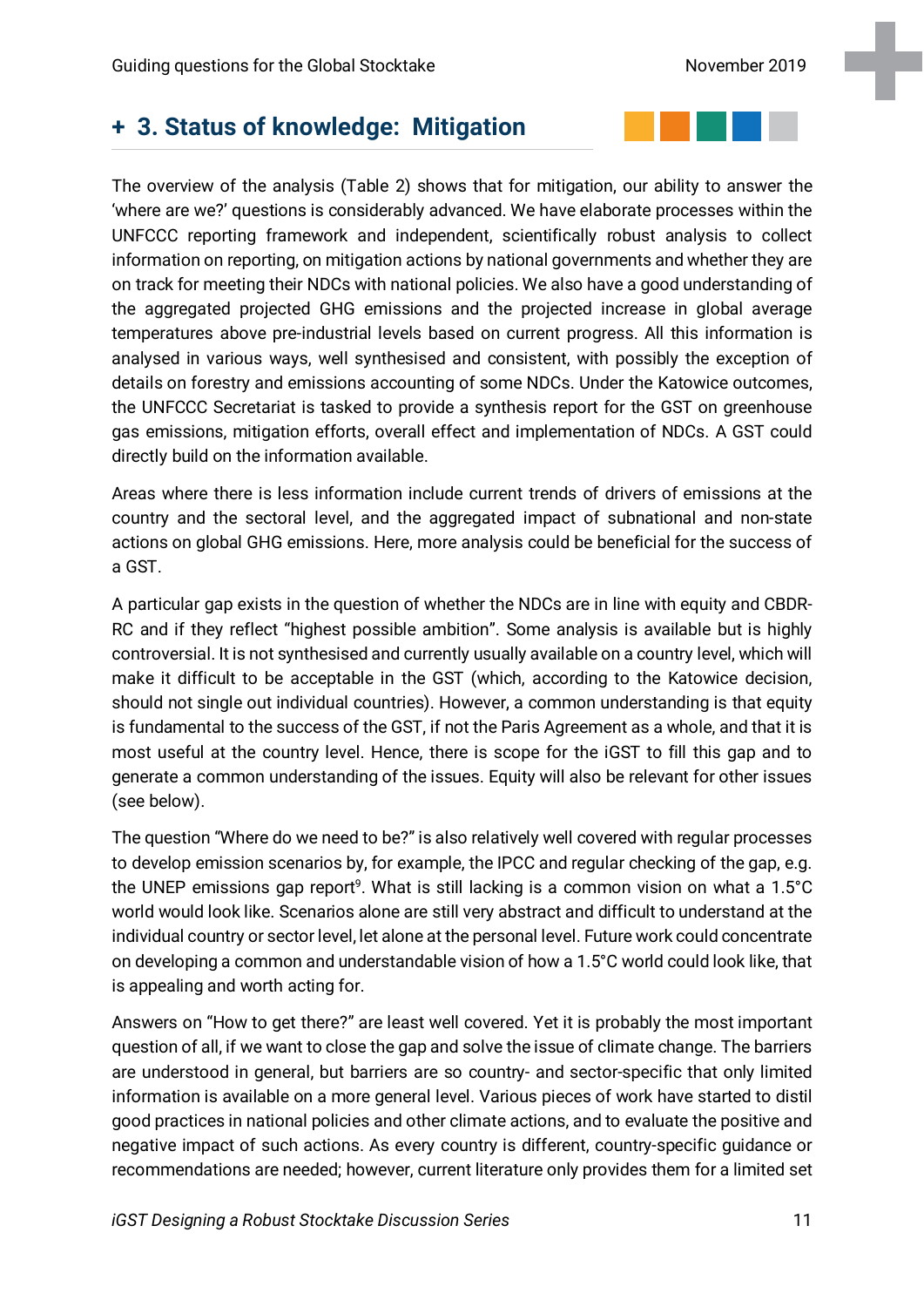of countries. Such recommendations will also not become available through the transparency framework of the UNFCCC process, as the decisions of Katowice explicitly ruled this option out. Therefore, there is a huge opportunity for future work, including by the iGST, to provide country-specific recommendations on "how to get there", which would take into account both positive and negative impacts of these actions.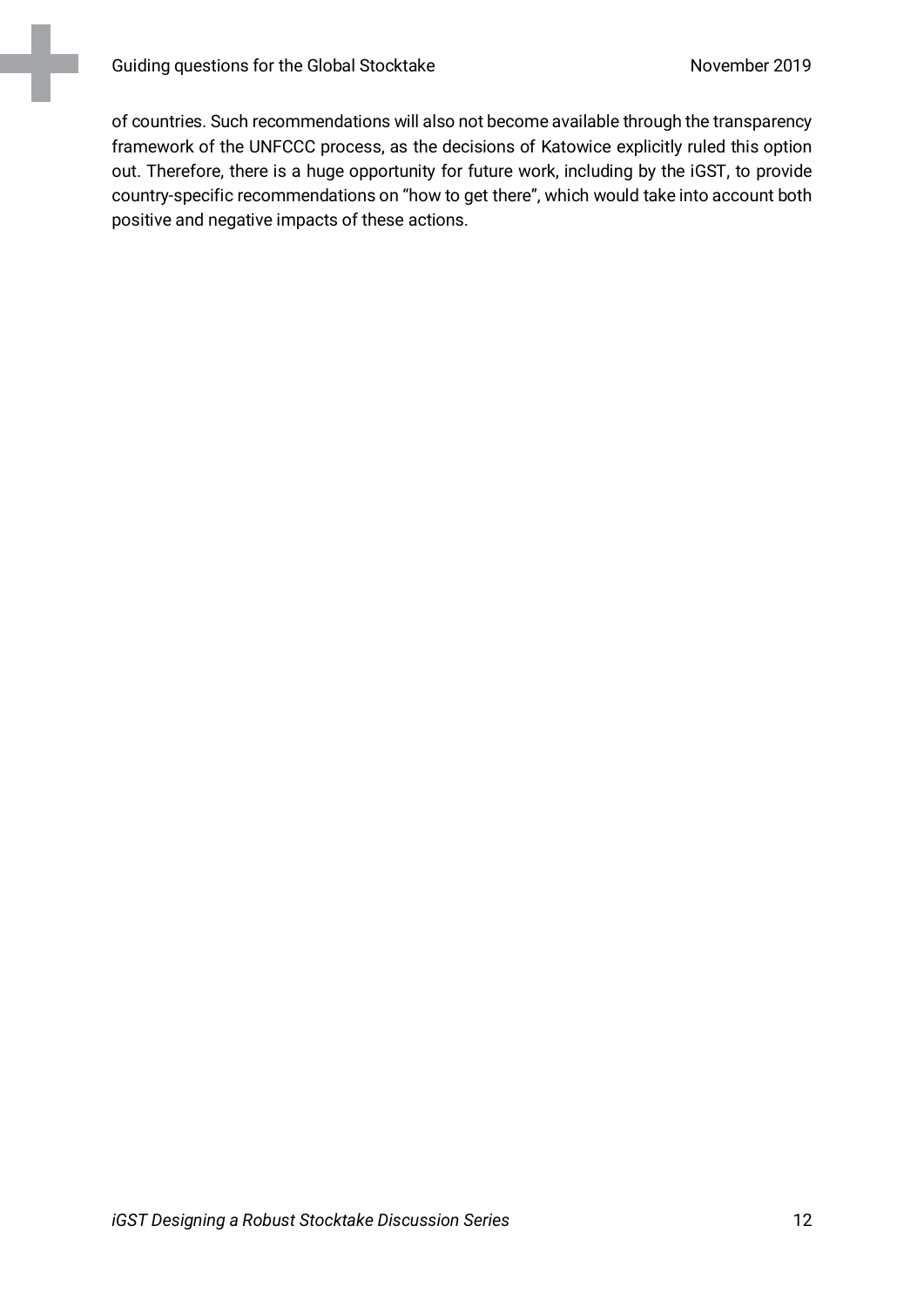<span id="page-12-0"></span>

| <b>Question</b>                                                                                                                                                                                                                              | Possible sources of input to the GST                                              |                                                                                                                                   | <b>Acceptability</b><br>of input for | <b>Status of information</b>                                              | <b>Fundame</b><br>ntal for | <b>Possible</b><br>focus of |
|----------------------------------------------------------------------------------------------------------------------------------------------------------------------------------------------------------------------------------------------|-----------------------------------------------------------------------------------|-----------------------------------------------------------------------------------------------------------------------------------|--------------------------------------|---------------------------------------------------------------------------|----------------------------|-----------------------------|
|                                                                                                                                                                                                                                              | <b>Original Work</b>                                                              | <b>Synthesized work</b>                                                                                                           | official GST                         |                                                                           | <b>SUCCESS</b>             | <b>iGST</b>                 |
| Where are we?                                                                                                                                                                                                                                |                                                                                   |                                                                                                                                   |                                      |                                                                           |                            |                             |
| M1. Are all Parties preparing, communicating, accounting for                                                                                                                                                                                 |                                                                                   |                                                                                                                                   |                                      |                                                                           |                            |                             |
| and maintaining successive nationally determined<br>contributions, long-term strategies and respective domestic<br>mitigation measures?                                                                                                      |                                                                                   | <b>UNFCCC Secretariat</b>                                                                                                         | Yes                                  | Answers available from various sources.<br>consistent and synthesized     | Yes                        |                             |
| M2: Are the NDCs in line with equity and CBDR-RC and do they                                                                                                                                                                                 |                                                                                   |                                                                                                                                   |                                      |                                                                           |                            |                             |
| reflect "highest possible ambition" given potential, costs and<br>benefits?                                                                                                                                                                  | Various scientific papers<br>and grey literature 10-12                            | None                                                                                                                              | <b>No</b>                            | Answers available from various sources.<br>but diverse or contradictory   | Yes                        | <b>Yes</b>                  |
| M3: Are countries implementing domestic policies to meet<br>their NDCs and can they be considered a major deviation from<br>past activities?                                                                                                 | Various individual<br>studies <sup>13</sup>                                       | UNEP Emissions gap report <sup>9</sup><br>UNFCCC synthesis report <sup>14</sup>                                                   | Yes                                  | Answers available from various sources.<br>consistent and synthesized     | Yes                        |                             |
| M4. What actions are undertaken by subnational and non-state<br>actors?                                                                                                                                                                      | Individual actors and<br>initiatives <sup>15</sup>                                | Aggregated database NAZCA                                                                                                         | Yes                                  | Answers available from various sources.<br>consistent and synthesized     | Yes                        |                             |
| M5. What is the aggregated impact of subnational and non-<br>state actions on global GHG emissions?                                                                                                                                          | Individual reports by<br>initiatives and research                                 | <b>UNFCCC Yearbook of Global</b><br>Climate Action 16<br>"Global climate action by cities,<br>regions and business" <sup>17</sup> | Maybe                                | Answers available from various sources.<br>but diverse or contradictory   | Maybe                      | Maybe                       |
| M6. What are the aggregated projected GHG emissions that<br>result from all actions and when will emissions peak?                                                                                                                            | Scientific and grey<br>literature                                                 | UNFCCC synthesis report <sup>14</sup> ,<br>UNEP Emissions gap report <sup>9</sup>                                                 | Yes                                  | Answers available from various sources.<br>consistent and synthesized     | Yes                        |                             |
| M7. What is the current trend of drivers of emissions at the<br>country and the sectoral level?                                                                                                                                              | Scattered in various<br>places, e.g. IEA, IRENA,<br>and scientific literature     | None                                                                                                                              | Maybe                                | Answers available from various sources.<br>consistent but not synthesized | Maybe                      | <b>Yes</b>                  |
| M8. What is the projected increase in global average<br>temperatures above pre-industrial levels based on current<br>progress?                                                                                                               | Scientific <sup>18</sup> and grey<br>literature <sup>19</sup>                     | UNFCCC synthesis report $^{14}$ ,<br>UNEP emissions gap report <sup>9</sup>                                                       | Maybe                                | Answers available from various sources.<br>consistent and synthesized     | Yes                        |                             |
| Where do we need to be?                                                                                                                                                                                                                      |                                                                                   |                                                                                                                                   |                                      |                                                                           |                            |                             |
| M9. What global emission pathways are consistent with the<br>long-term temperature goal, when will global emissions have to<br>peak and reach net zero to achieve the long-term temperature<br>goal and what are the associated assumptions? | Various modelling<br>comparison exercises <sup>20</sup><br>and individual studies | IPCC <sup>21</sup> , UNFCCC synthesis<br>report <sup>14</sup> , UNEP Emissions gap<br>report <sup>9</sup>                         | Yes                                  | Answers available from various sources.<br>consistent and synthesized     | Yes                        |                             |
| M10. What does it mean for mitigation to be conducted in an<br>equitable manner?                                                                                                                                                             | Individual studies <sup>10-12</sup>                                               | Not available                                                                                                                     | <b>No</b>                            | Answers available from various sources.<br>but diverse or contradictory   | Yes                        | <b>Yes</b>                  |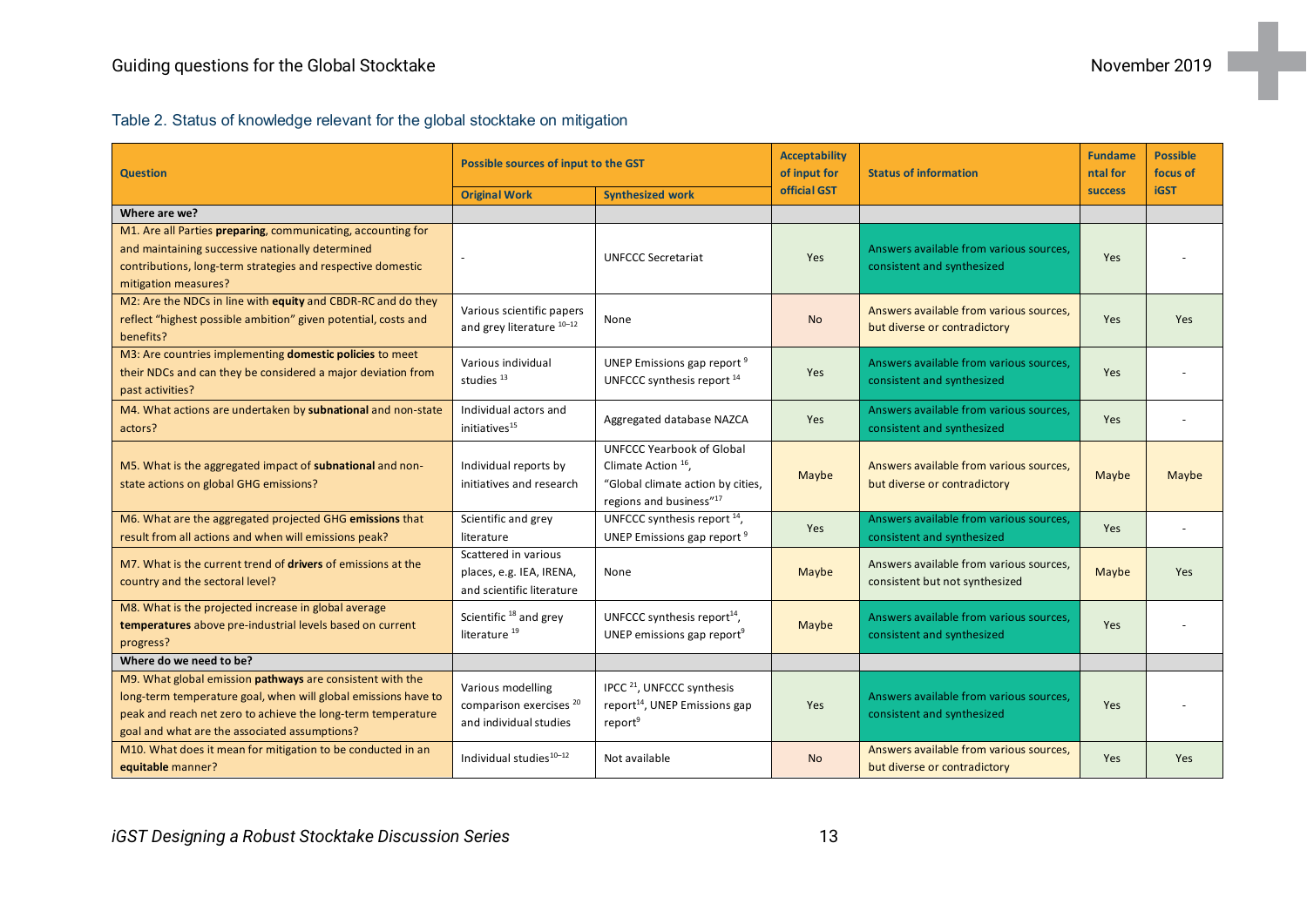| <b>Question</b>                                                                                                                                                                                                                                                         | Possible sources of input to the GST |                                                                                                 | <b>Acceptability</b><br>of input for | <b>Status of information</b>                                            | <b>Fundame</b><br>ntal for | <b>Possible</b><br>focus of |
|-------------------------------------------------------------------------------------------------------------------------------------------------------------------------------------------------------------------------------------------------------------------------|--------------------------------------|-------------------------------------------------------------------------------------------------|--------------------------------------|-------------------------------------------------------------------------|----------------------------|-----------------------------|
|                                                                                                                                                                                                                                                                         | <b>Original Work</b>                 | <b>Synthesized work</b>                                                                         | official GST                         |                                                                         | <b>SUCCESS</b>             | <b>iGST</b>                 |
| M11. What does a 1.5°C world look like on a country and sector<br>level? What would such a shared vision be?                                                                                                                                                            | Individual studies <sup>22</sup>     | None                                                                                            | Maybe                                | Limited analysis available                                              | <b>Yes</b>                 | Yes                         |
| M12. What is the gap (in global GHG emissions, technology,<br>action, investments) between current progress and scenarios<br>consistent with the long-term temperature goal?                                                                                            |                                      | IPCC <sup>23</sup> , UNFCCC synthesis<br>report <sup>14</sup> , UNEP emissions gap <sup>9</sup> | Yes                                  | Answers available from various sources.<br>consistent and synthesized   | <b>Yes</b>                 |                             |
| How do we get there?                                                                                                                                                                                                                                                    |                                      |                                                                                                 |                                      |                                                                         |                            |                             |
| M13. What are the <b>barriers</b> for implementation of further<br>actions that would be in line with what is needed, and how can<br>they be overcome?                                                                                                                  | Individual studies                   | Partly IPCC <sup>23</sup> but not country<br>level                                              | Maybe                                | Limited analysis available                                              | Yes                        | Yes                         |
| M14. What <b>policies</b> are available at the country and sector level<br>to close the gap between where we are and where we need to<br>be? Which of these have been proven successful in the past?                                                                    | Individual studies                   | Partly IPCC <sup>23</sup> but not country<br>level                                              | Maybe                                | Answers available from various sources,<br>but diverse or contradictory | <b>Yes</b>                 | Yes                         |
| M15. What are the costs (e.g. mitigation costs, implications for<br>human rights, equity implications) and <b>benefits</b> (e.g.<br>development, air quality, health, energy security, innovation) of<br>achieving additional reductions at a country and sector level? | Individual studies                   | Partly IPCC <sup>23</sup> but not country<br>level                                              | Maybe                                | Answers available from various sources,<br>but diverse or contradictory | Yes                        | Yes                         |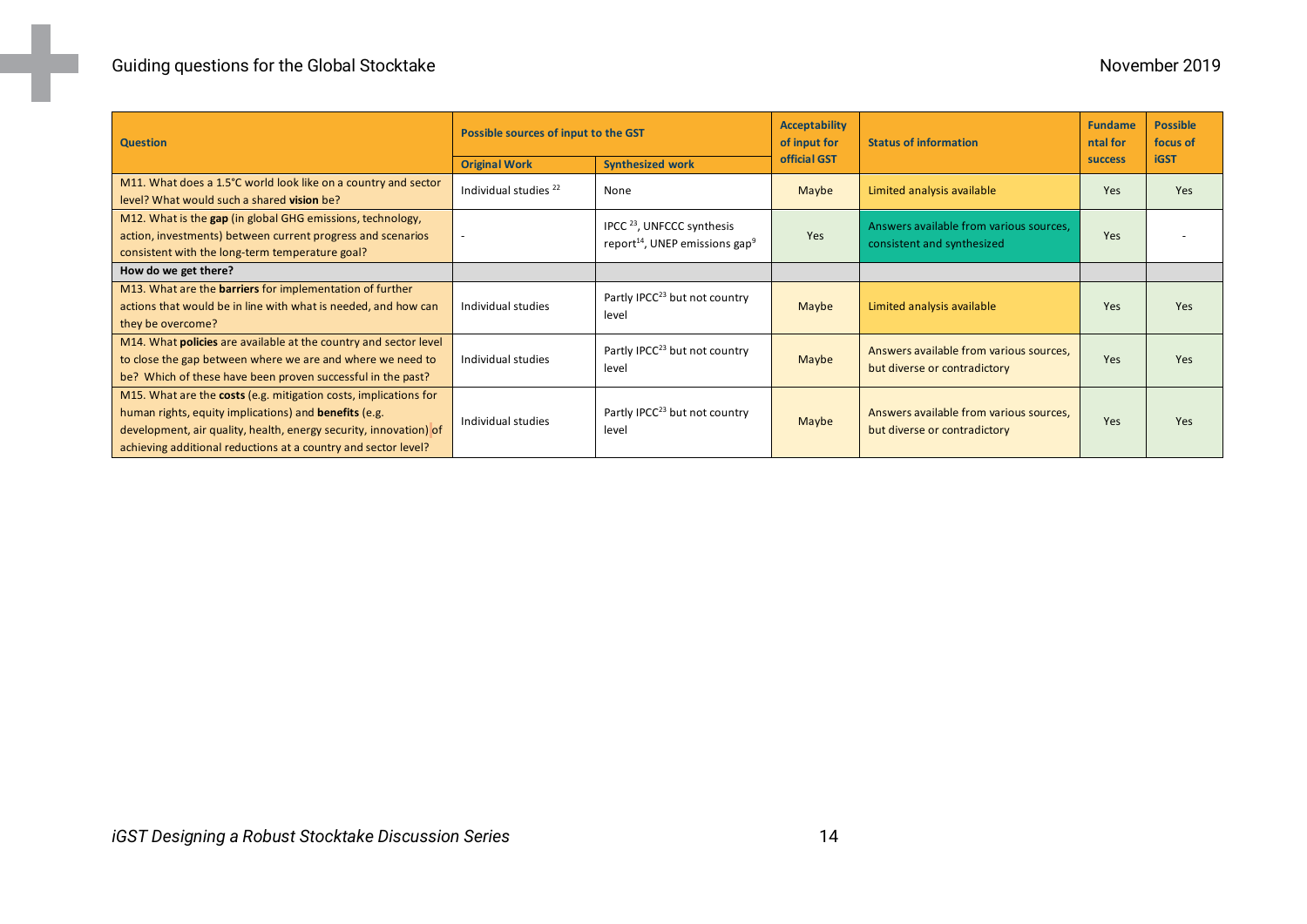# <span id="page-14-0"></span>**+ 4. Status of knowledge: Adaptation**

Compared to mitigation, the status of knowledge [\(Table 3\)](#page-15-0) is far less advanced for adaptation. The only question that is well researched and synthesised is whether countries report adaptation efforts. The three main sources of information are the UNEP Adaptation Gap Report<sup>9</sup>, the UNFCCC Secretariat and the IPCC 1.5°C Special Report<sup>23</sup>. The UNFCCC Secretariat tracks which countries are reporting their adaptation efforts. A UNFCCC Synthesis Report<sup>14</sup> (mandated by the Katowice decision) will collect adaptation "efforts, support, experience and priorities". It is unclear if this will also include information as to what extent enhancement of such actions and support has been achieved relative to what is needed, let alone how to enhance efforts further.

The most glaring question is the lack of common understanding on what an "adequate adaptation response" is in practice. To answer this, issues related to methodologies, metrics and data collection must first be addressed. The tracking, monitoring and evaluation of adaption is restricted by the lack of a common set of adaptation metrics/indicators. This also makes it difficult to distinguish between adaptation and any co-benefits that come with it. Such a set of common metrics/indicators is a prerequisite to track and verify progress and activities. A common understanding will have to be generated before studies can determine the gap towards an adequate adaptation response.

More clarity on the adequate adaptation response would also give more clarity on what constitutes "loss and damage", an issue over which there was significant disagreement about whether it should be covered in the global stocktake at all (see section 6).

Given the context specific nature of adaptation, taking geographical, sectoral, or socioeconomical perspectives into account further complicates the efforts of defining successful adaptation. Available literature linked to the first question of 'Where are we?' mainly informs us on past and current efforts but does not tell us much about its adequacy, nor effectiveness.

Based on this, the focus of the iGST with reference to adaptation could be (i) methodological, linked to the understanding of an 'adequate' adaptation response; but also (ii) activity focused, assessing how adaptation implementation can be enhanced.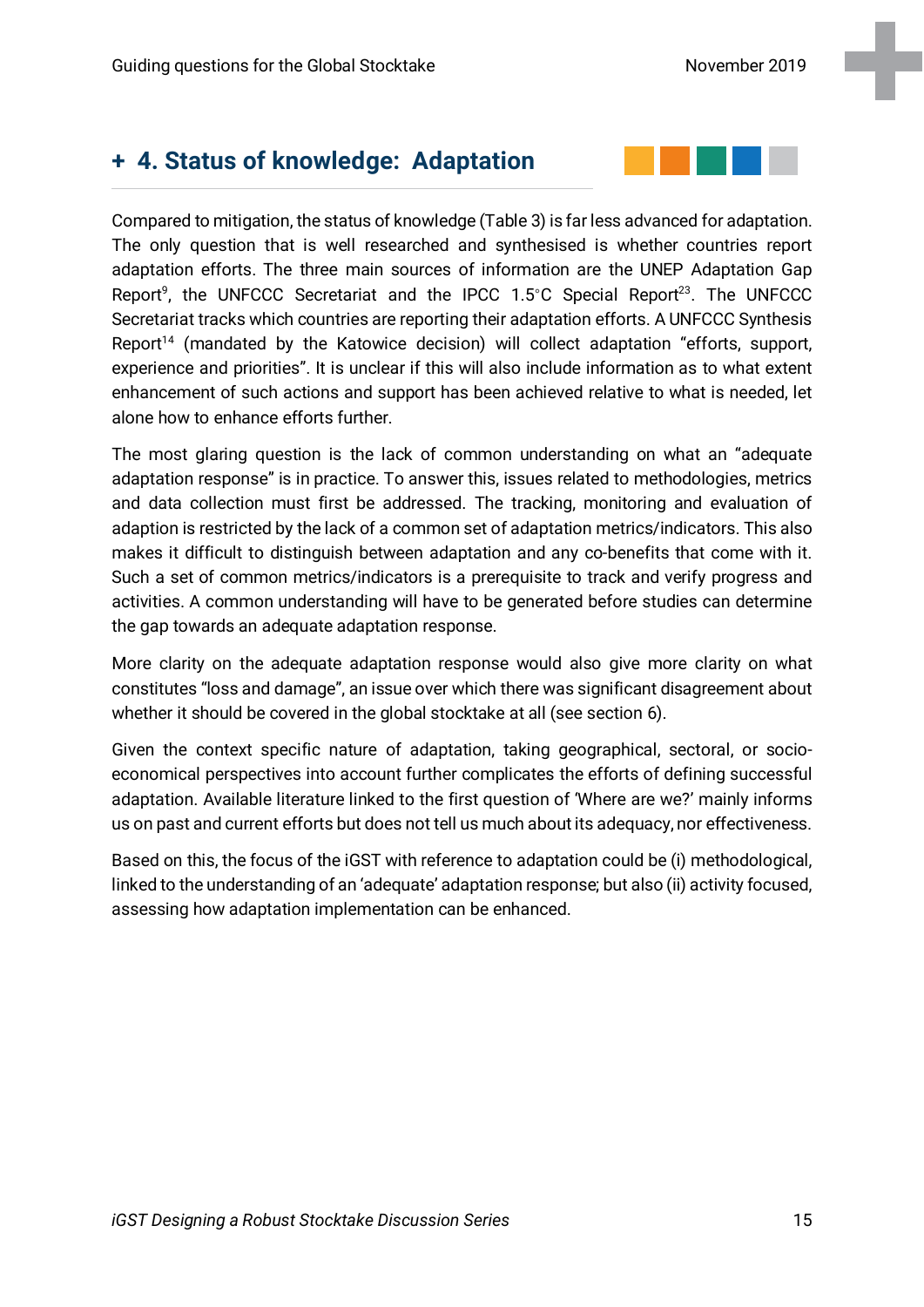#### Table 3. Status of knowledge on adaptation

<span id="page-15-0"></span>

| <b>Question</b>                                                                               | Possible sources of input to the GST     |                                                                          | <b>Acceptability</b><br>of input for | <b>Status of information</b>          | <b>Fundame</b><br>ntal for | <b>Possible</b><br>focus of |
|-----------------------------------------------------------------------------------------------|------------------------------------------|--------------------------------------------------------------------------|--------------------------------------|---------------------------------------|----------------------------|-----------------------------|
|                                                                                               | <b>Original Work</b>                     | <b>Synthesized work</b>                                                  | official GST                         |                                       | <b>success</b>             | <b>iGST</b>                 |
| Where are we?                                                                                 |                                          |                                                                          |                                      |                                       |                            |                             |
| A1. Are all parties preparing and reporting successive adaptation                             |                                          | UNFCCC synthesis report 14                                               | Yes                                  | Answers available from various        | Yes                        | ÷                           |
| communications?                                                                               |                                          |                                                                          |                                      | sources, consistent and synthesized   |                            |                             |
| A2. Are efforts to adapt to climate change being conducted in an                              | Individual studies <sup>24</sup>         | Not available                                                            | <b>No</b>                            | Answers available from various        | Yes                        | <b>Yes</b>                  |
| equitable manner?                                                                             |                                          |                                                                          |                                      | sources, but diverse or contradictory |                            |                             |
| A3. Are parties planning and implementing domestic policies and                               |                                          |                                                                          |                                      |                                       |                            |                             |
| governance structures in support of their adaptation                                          | Individual studies <sup>25,26</sup>      | UNFCCC synthesis report 14                                               | Yes                                  | Answers available from various        | Maybe                      |                             |
| communications and do these enhance adaptive capacity,                                        |                                          |                                                                          |                                      | sources, but diverse or contradictory |                            |                             |
| strengthen resilience and reduce vulnerability?                                               |                                          |                                                                          |                                      |                                       |                            |                             |
| A4. To what extent has adaptive capacity been enhanced, resilience                            |                                          | UNFCCC synthesis report $^{14}$ ,                                        |                                      |                                       |                            |                             |
| strengthened, and vulnerability reduced with view to contributing                             | Individual studies <sup>27,28</sup>      | IPCC <sup>23</sup> , GCA <sup>29</sup>                                   | Yes                                  | Limited analysis available            | Maybe                      | <b>Yes</b>                  |
| to sustainable development?                                                                   |                                          |                                                                          |                                      |                                       |                            |                             |
| A5. To what extent have Parties enhanced understanding, action,                               |                                          | Warsaw International                                                     |                                      | Answers available from various        |                            |                             |
| and support with respect to loss and damage associated with the                               |                                          | Mechanism on loss and                                                    | Yes                                  | sources, but diverse or contradictory | Maybe                      |                             |
| adverse effects of climate change?                                                            |                                          | damage (WIM) <sup>30</sup>                                               |                                      |                                       |                            |                             |
| Where do we need to be?<br>A6. What are the current and projected climate change needs, risks | Individual studies,                      | Adaptation Gap Report <sup>34</sup> ,                                    |                                      | Answers available from various        |                            |                             |
| and impacts?                                                                                  | national reporting 31-33                 | IPCC <sup>23</sup> , GCA <sup>29</sup>                                   | Yes                                  | sources, but diverse or contradictory | Maybe                      | ÷                           |
| A7. What does it mean for adaptation to be conducted in an                                    | Individual studies 35-37                 | Not available                                                            | <b>No</b>                            | Answers available from various        | Yes                        | <b>Yes</b>                  |
| equitable manner?                                                                             |                                          |                                                                          |                                      | sources, but diverse or contradictory |                            |                             |
| A8. What would be an "adequate" adaptation response in a 3-4°C                                | Individual/national                      | <b>Partly Adaptation Gap</b>                                             | Yes                                  | Lack of methods to analyse the        | Yes                        | Yes                         |
| and 1.5°/2 world considering climate risk and residual damages?                               | studies <sup>38-41</sup>                 | Report <sup>34</sup> , GCA <sup>29</sup>                                 |                                      | question                              |                            |                             |
| A9. What would be the adaptation gap, i.e. are current adaptation                             | Individual, national and                 | Partly Adaptation Gap                                                    |                                      | Lack of methods to analyse the        |                            |                             |
| plans, policies and support (financial and technical) provided                                | subnational/local                        | Report <sup>34</sup>                                                     | Yes                                  | question                              | Yes                        | Yes                         |
| 'adequate' and 'effective' to respond to needs?                                               | studies <sup>38-41</sup>                 |                                                                          |                                      |                                       |                            |                             |
| A10. What is required for Parties to avert, minimize and address                              | Individual studies 42,43                 | Warsaw International                                                     | Yes                                  | Limited analysis available            | Maybe                      |                             |
| loss and damage associated with the adverse effects of climate                                |                                          | Mechanism on loss and                                                    |                                      |                                       |                            |                             |
| change?<br>How do we get there?                                                               |                                          | damage (WIM) <sup>44</sup>                                               |                                      |                                       |                            |                             |
| A11. What are the common technological, social and financial                                  |                                          |                                                                          |                                      | Answers available from various        |                            |                             |
| barriers to adaptation to the extent needed?                                                  | Individual studies 25,45,46              | IPCC <sup>23</sup> , GCA <sup>29</sup>                                   | Yes                                  | sources, but diverse or contradictory | Maybe                      |                             |
| A12. What policies and institutions at the country and sector level                           |                                          |                                                                          |                                      |                                       |                            |                             |
| are available to achieve the adaptation actions that are needed?                              | Individual studies 47-49                 | Partly IPCC <sup>23</sup> , UNFCCC                                       | Yes                                  | Limited analysis available            | Yes                        | Yes                         |
| Which of these have been proven successful in the past?                                       |                                          | synthesis report <sup>14</sup>                                           |                                      |                                       |                            |                             |
| A13. What policies and institutions are available to reduce the risk                          |                                          | Warsaw International                                                     |                                      |                                       |                            |                             |
| of loss and damage?                                                                           |                                          | Mechanism on loss and                                                    | Yes                                  | Limited analysis available            | Maybe                      | $\overline{\phantom{a}}$    |
| A14. What are the associated costs and benefits (resilience, avoided                          |                                          |                                                                          |                                      |                                       |                            |                             |
| damages, other positive effects) of these approaches at country and                           | Individual studies <sup>50,5146,48</sup> | <b>Partly Adaptation Gap</b><br>Report <sup>34</sup> , GCA <sup>29</sup> | Yes                                  | Limited analysis available            | Yes                        |                             |
| sector level?                                                                                 |                                          |                                                                          |                                      |                                       |                            |                             |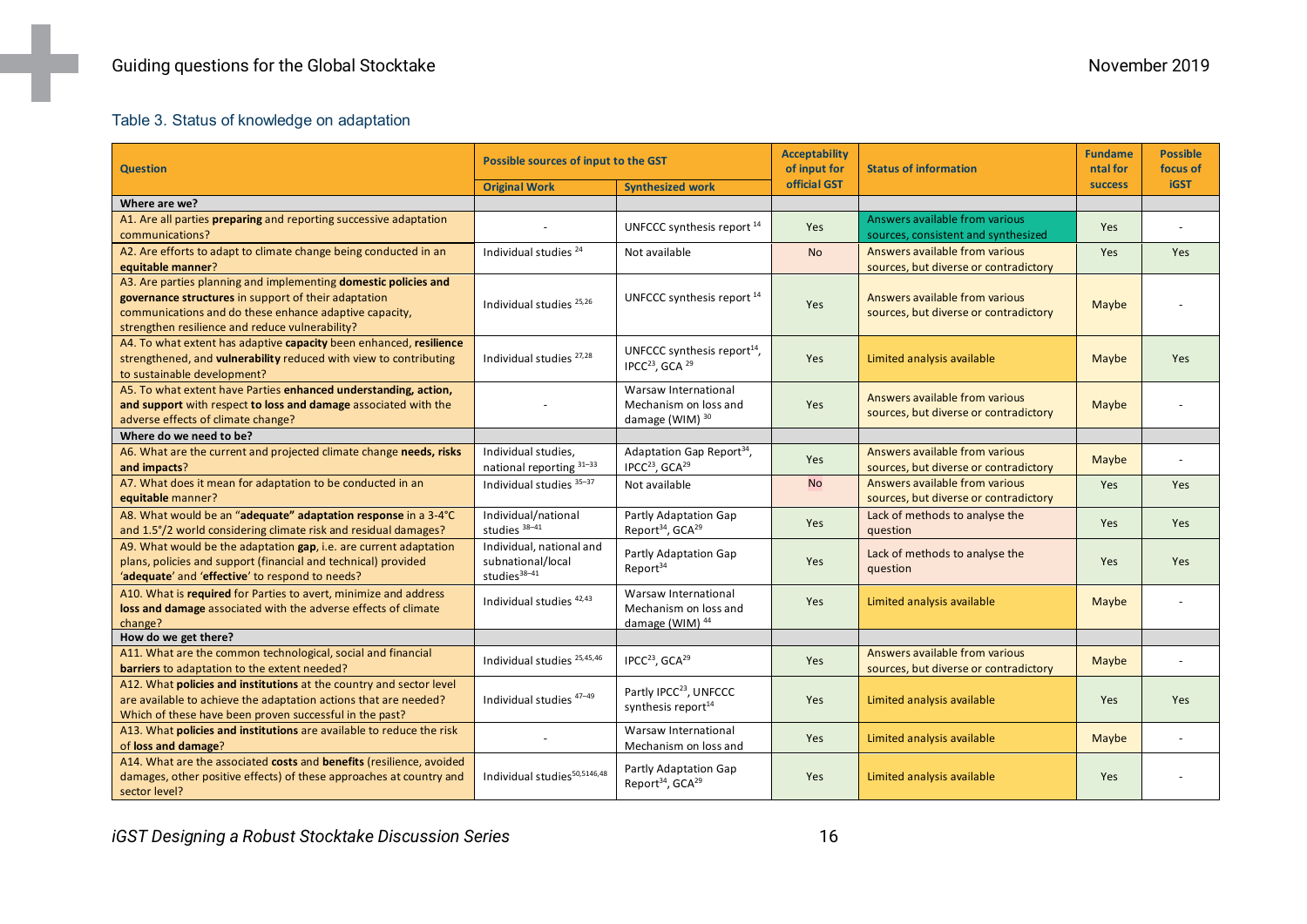# <span id="page-16-0"></span>**+ 5. Status of knowledge: Finance flows, support and means of implementation**

The knowledge on finance flows, support and means of implementation is very scattered [\(Table 4\)](#page-17-0). The main source of aggregated information is the Standing Committee on Finance (SCF) that prepares the "Biennial Assessment and Overview of Climate Finance Flows"52. However, it focusses heavily on the support for mitigation and adaptation, and the mobilisation of resources, the 100bn USD. Only recently did the standing committee embark on covering the question of whether overall financial flows are aligned with the goals of the Paris Agreement (Article 2.1c), but it still does not cover the question of "how to get there". In addition, the UNFCCC is mandated to provide a synthesis report for the GST on both issues, finance flows and means of implementation and support, drawing on the biennial assessments.

On finance, there are particular definitional challenges. If the definitions of the goals are not clear, it is also difficult to assess progress towards them. One issue is the definition of mobilisation of resources of at least 100bn USD and what should count towards it. Another unclear issue is what would constitute financial flows consistent with the Paris Agreement. For both issues, we find only limited analysis on where we are today, where we need to be, or how to get there, precisely because of the lack of definition of the goal. However, these issues seem fundamental to the success of the GST.

The opportunity for work by the iGST is therefore significant:

- The iGST could support the already ongoing synthesis of information on mobilising the 100bn USD.
- The iGST could support the development, testing and consensus building among stakeholders around the issue of what constitutes Paris-compatible financial flows. It could review and synthesise the various methods that are currently being developed and highlight further gaps.
- The iGST could explicitly support an understanding of how the ambition in NDCs could be increased via aligning financial flows with the Paris Agreements goals and through other support. It could support the development of recommendations on policies that countries could implement to align finance flows and, with that, increase their domestic emissions reduction ambition. It could also cover how they could increase their international support.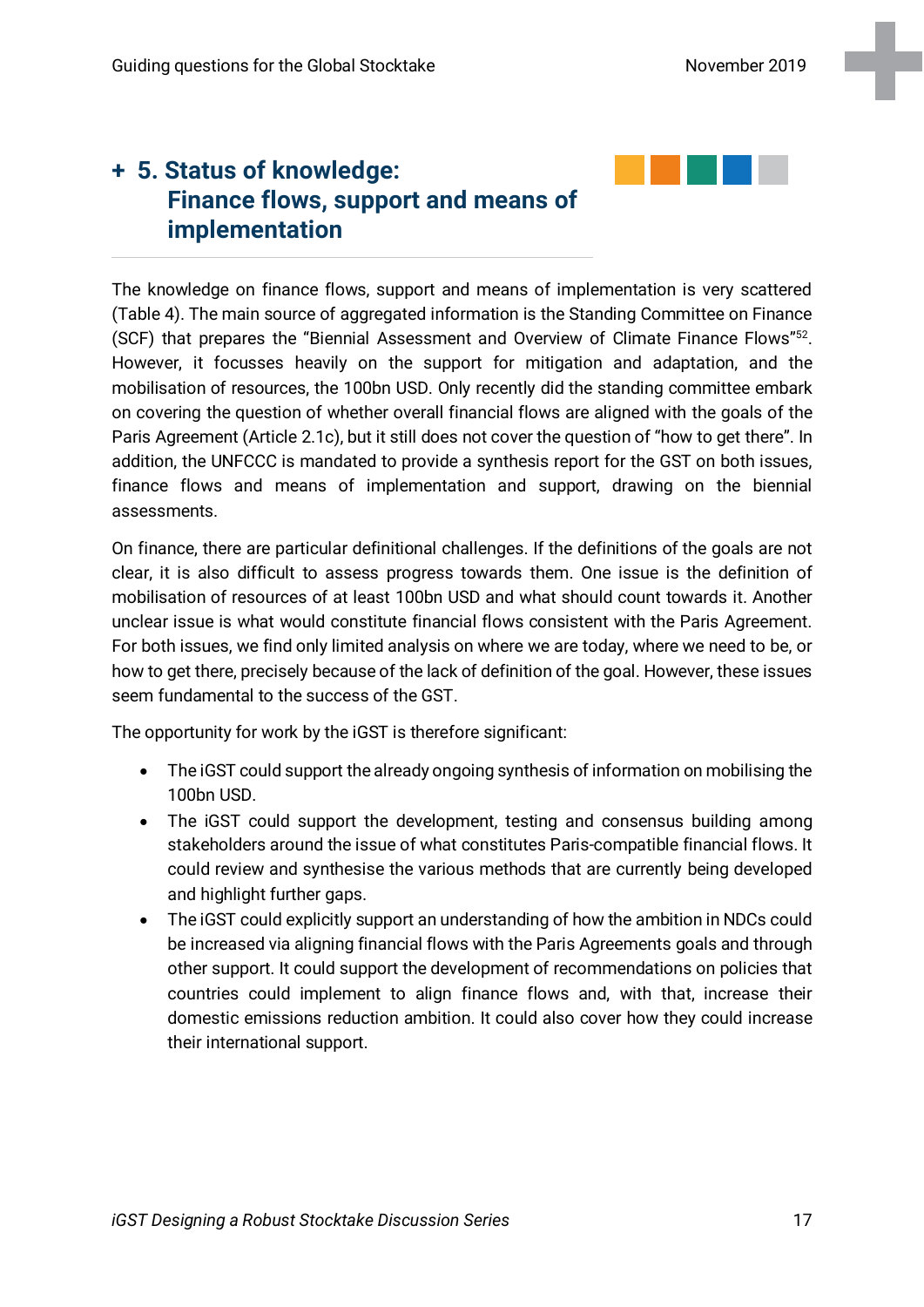Table 4. Status of knowledge on finance flows, support and means of implementation

<span id="page-17-0"></span>

| <b>Question</b>                                                                                                                                                                                                                                      | <b>Possible sources of input to the GST</b>                                       |                                                                                                                | <b>Acceptability</b><br>of input for | <b>Status of information</b>                                              | <b>Funda</b><br>mental | <b>Possibl</b><br>e focus |
|------------------------------------------------------------------------------------------------------------------------------------------------------------------------------------------------------------------------------------------------------|-----------------------------------------------------------------------------------|----------------------------------------------------------------------------------------------------------------|--------------------------------------|---------------------------------------------------------------------------|------------------------|---------------------------|
|                                                                                                                                                                                                                                                      | <b>Original Work</b>                                                              | <b>Synthesised work</b>                                                                                        | official GST                         |                                                                           | for<br><b>success</b>  | of iGST                   |
| Where are we?                                                                                                                                                                                                                                        |                                                                                   |                                                                                                                |                                      |                                                                           |                        |                           |
| F1. What is the status of financial support (contributions) in<br>implementing the Paris Agreement and reporting on it?                                                                                                                              |                                                                                   | <b>Standing Committee on</b><br>Finance (SCF) <sup>52</sup>                                                    | Yes                                  | Answers available from various sources,<br>but diverse or contradictory   | Yes                    |                           |
| F3. To what extent are finance flows consistent with the Paris<br>Agreement goals, e.g. towards low or high emission development,<br>towards climate resilience, towards meeting the collective finance goal?                                        | Individual reports <sup>53-55</sup>                                               | Not available                                                                                                  |                                      | Answers available from various sources,<br>but diverse or contradictory   | Yes                    | Yes                       |
| F4. What policies and institutions are being used to make finance flows<br>consistent with a pathway towards low greenhouse gas emissions and<br>climate-resilient development?                                                                      | Individual report <sup>54-56</sup>                                                | Not available                                                                                                  |                                      | Answers available from various sources,<br>but diverse or contradictory   | Maybe                  |                           |
| F5. To what extent are countries and other actors mobilizing financial<br>resources, technology transfer and capacity building in line with the<br>Paris Agreement goals and in an equitable manner?                                                 | Individual reports 54,57-59                                                       | <b>Standing Committee on</b><br>Finance (SCF) <sup>52</sup>                                                    | Yes                                  | Answers available from various sources.<br>but diverse or contradictory   | <b>Yes</b>             | Yes                       |
| Where do we need to be?                                                                                                                                                                                                                              |                                                                                   |                                                                                                                |                                      |                                                                           |                        |                           |
| F6. What are the priorities and needs for support of developing<br>countries?                                                                                                                                                                        | Individual and country<br>reports <sup>60,61</sup>                                | Paris Committee on Capacity<br>Building (PCCB), Technology<br>executive committee (TEC),<br><b>SCF, UNFCCC</b> | Yes                                  | Answers available from various sources.<br>but diverse or contradictory   | Yes                    |                           |
| F7. What would be the financial flows that are consistent with the goals<br>of the Paris Agreement?                                                                                                                                                  | Initial work, e.g.<br>development banks and<br>finance sector <sup>56,62-64</sup> | SCF                                                                                                            |                                      | Answers available from various sources.<br>but diverse or contradictory   | Yes                    | Yes                       |
| F8. What is the estimated gap between climate finance mobilized, the<br>collective mobilization goal and pathways that are consistent with the<br>long-term goal?                                                                                    |                                                                                   | <b>Standing Committee on</b><br>Finance (SCF) <sup>52</sup>                                                    | Yes                                  | Limited analysis available                                                | <b>Yes</b>             | Yes                       |
| F9. With whom and to what extent lies the responsibility of provision of<br>finance?                                                                                                                                                                 | Individual reports <sup>65</sup>                                                  | Not available                                                                                                  |                                      | Answers available from various sources,<br>but diverse or contradictory   | Maybe                  |                           |
| How do we get there?                                                                                                                                                                                                                                 |                                                                                   |                                                                                                                |                                      |                                                                           |                        |                           |
| F10. What are the barriers that prevent financial flows to be consistent<br>with the goals of the Paris Agreement?                                                                                                                                   | Individual reports <sup>56</sup>                                                  | Not available                                                                                                  |                                      | Answers available from various sources,<br>consistent but not synthesized | Maybe                  |                           |
| F11. What policies and institutions could be used to make finance flows<br>consistent with a pathway towards low greenhouse gas emissions and<br>climate-resilient development be scaled up / made more effective? (e.g.<br>financial market reform) | Individual reports 66-68                                                          | Not available                                                                                                  |                                      | Answers available from various sources.<br>but diverse or contradictory   | <b>Yes</b>             | <b>Yes</b>                |
| F12. What policies and institutions are required to scale up the<br>mobilization of finance, achieve a balance between adaptation and<br>mitigation financial resources, and ensure efficient access to finance?                                     | Individual reports <sup>64,67,68</sup>                                            | Not available                                                                                                  |                                      | Answers available from various sources.<br>but diverse or contradictory   | <b>Yes</b>             | Yes                       |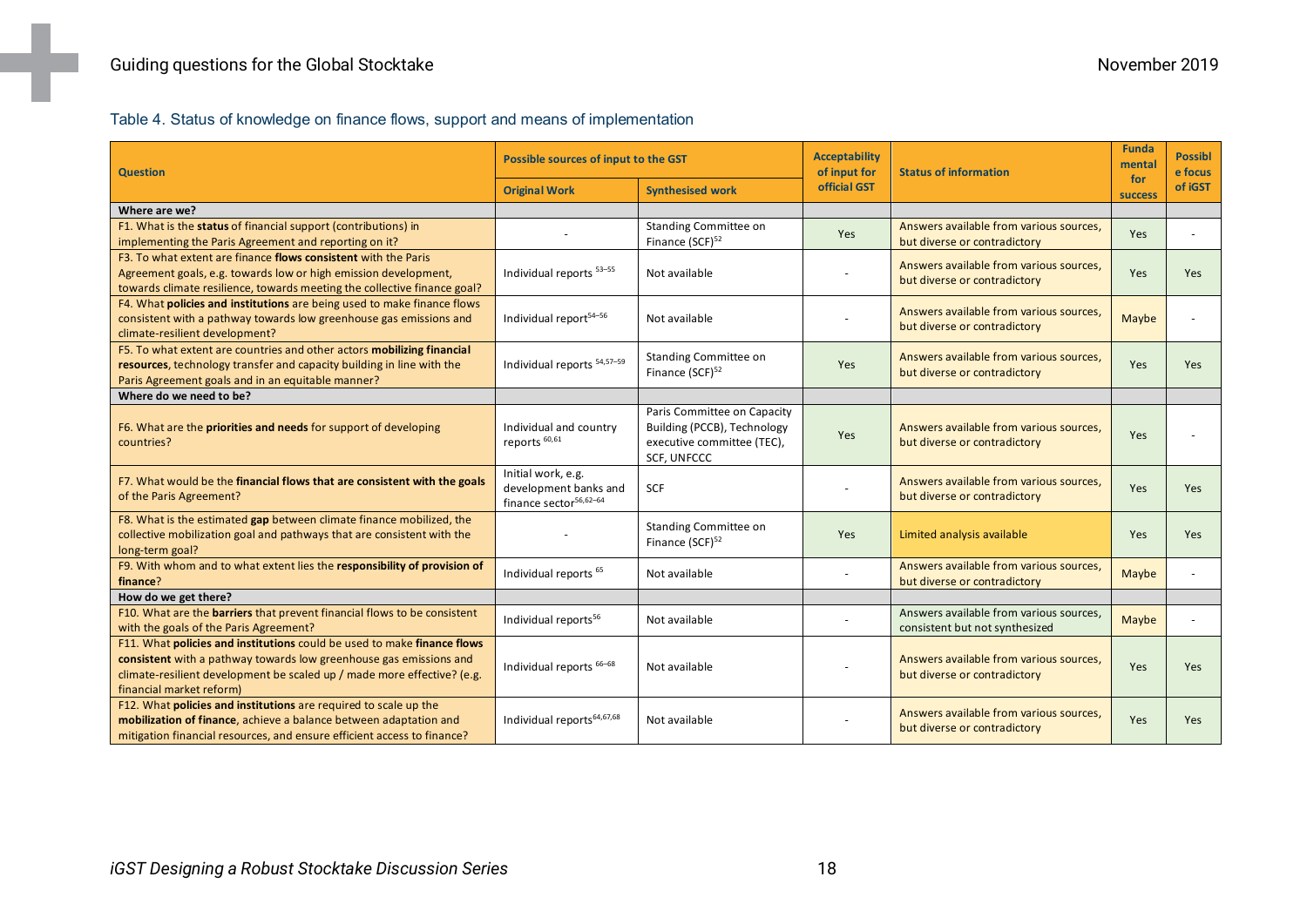# <span id="page-18-0"></span>**+ 6. Status of knowledge: Other questions**



In addition to the three key elements discussed above, we identified three other issues that the GST could consider: Education, training, and public awareness; Reporting and Review requirements; and Equity [\(Table 5\)](#page-19-0).

On education, training and public awareness, the Paris Committee on Capacity Building (PCCB) and the Technology Executive Committee (TEC) are active and prepare synthesised reports. A main question will be if these are only backward looking or also forward looking in suggesting what is needed to fulfil the goals of the Paris Agreement and how to get there.

The UNFCCC Secretariat collects information on how countries are complying with the reporting and review requirements. Again, forward looking information may be missing.

The mandate of the GST is clear that equity should be an important overarching consideration<sup>2</sup>. In addition to the thematic equity questions above, we identify additional overarching equity questions. For the answers to these equity related questions, only disparate information is available. The discussion is so controversial that individual reports on equity are unlikely to be accepted as input to the official GST. In particular, a common understanding of what constitutes an equitable implementation of the Paris Agreement, combining the elements of mitigation, adaptation, loss and damage and financial support, is lacking. Therefore, the iGST could support the formation of such a common understanding.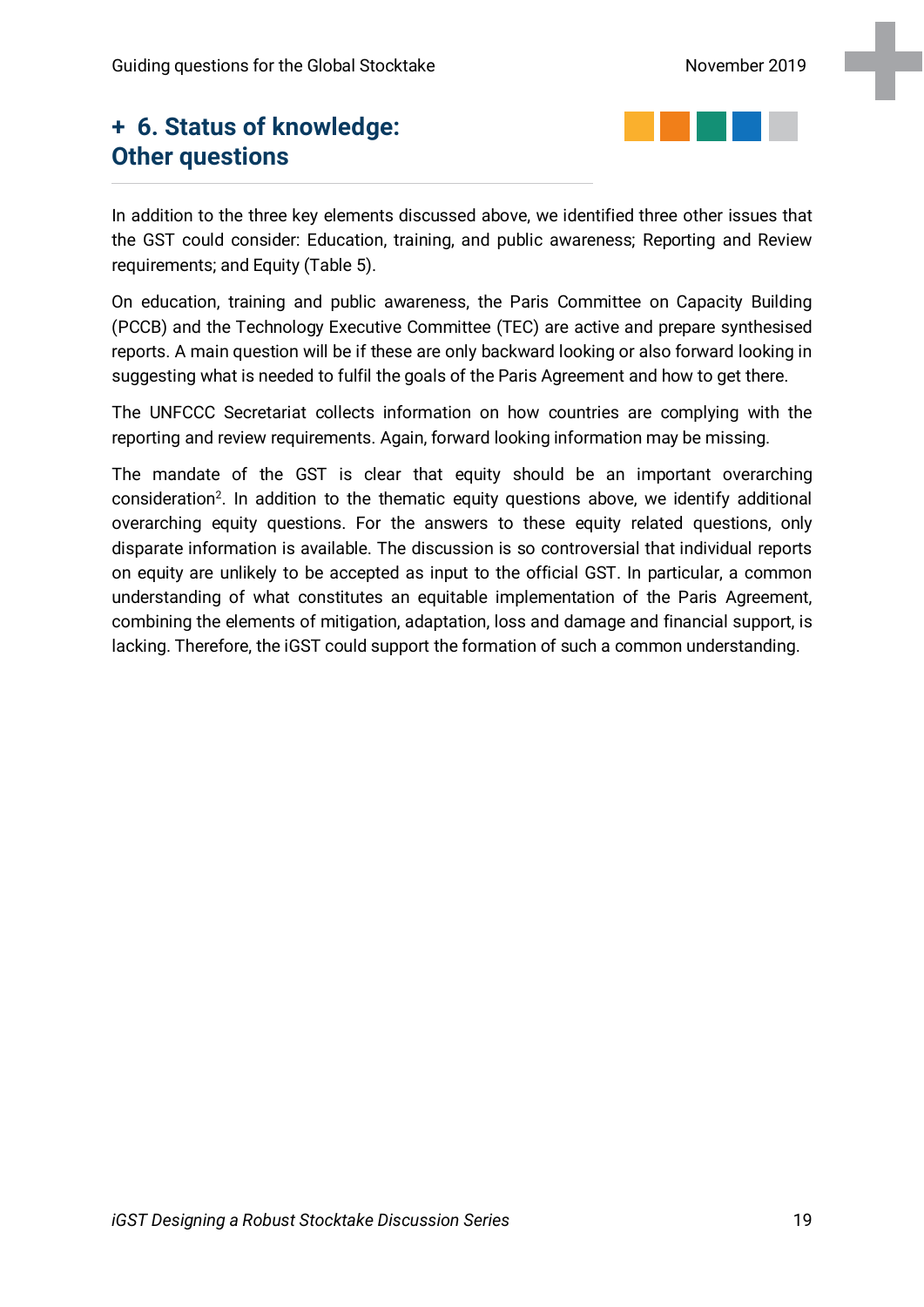#### Table 5. Status on knowledge on additional questions arising from implementation of the Agreement not captured above

<span id="page-19-0"></span>

| <b>Question</b>                                                                                                                                                                                                                                                                  | Possible sources of input to the GST |                                                                                                           | <b>Acceptability</b><br>of input for | <b>Status of information</b>                                            | <b>Fundame</b><br>ntal for | <b>Possible</b><br>focus of |
|----------------------------------------------------------------------------------------------------------------------------------------------------------------------------------------------------------------------------------------------------------------------------------|--------------------------------------|-----------------------------------------------------------------------------------------------------------|--------------------------------------|-------------------------------------------------------------------------|----------------------------|-----------------------------|
|                                                                                                                                                                                                                                                                                  | <b>Original Work</b>                 | <b>Synthesised work</b>                                                                                   |                                      | official GST                                                            |                            | <b>iGST</b>                 |
| Where are we?                                                                                                                                                                                                                                                                    |                                      |                                                                                                           |                                      |                                                                         |                            |                             |
| O1. To what extent have Parties cooperated to enhance climate<br>change education, training, public awareness, public<br>participation and public access to information, recognizing the<br>importance of these steps with respect to enhancing actions<br>under this Agreement? |                                      | <b>UNFCCC</b> secretariat                                                                                 | Yes                                  | Answers available from various sources,<br>consistent and synthesized   | Maybe                      |                             |
| O3. To what extent have Parties implemented reporting and<br>review requirements?                                                                                                                                                                                                |                                      | <b>UNFCCC</b> secretariat                                                                                 | Yes                                  | Answers available from various sources.<br>consistent and synthesized   | Maybe                      |                             |
| O4. Are efforts on mitigation, adaptation and support being<br>conducted in an equitable manner?                                                                                                                                                                                 | Individual studies                   | Not available                                                                                             | <b>No</b>                            | Answers available from various sources.<br>but diverse or contradictory | Yes                        | Yes                         |
| Where do we need to be?                                                                                                                                                                                                                                                          |                                      |                                                                                                           |                                      |                                                                         |                            |                             |
| O3. What is required for enhanced cooperation on education,<br>training, public awareness, public participation and public access<br>to information?                                                                                                                             | Individual studies 69,70             | Paris Committee on Capacity<br>Building (PCCB) <sup>71</sup> ,<br>Technology executive<br>committee (TEC) | Yes                                  | Answers available from various sources.<br>but diverse or contradictory | Maybe                      |                             |
| O7. What would be the reporting and review requirements that<br>would be compatible with the long-term goals of the Agreement?                                                                                                                                                   |                                      | Not available                                                                                             |                                      | Answers available from various sources.<br>but diverse or contradictory | Maybe                      | $\overline{\phantom{a}}$    |
| O8. What does it mean to implement mitigation, adaptation and<br>support in an equitable manner?                                                                                                                                                                                 | Individual studies                   | Not available                                                                                             | <b>No</b>                            | Answers available from various sources.<br>but diverse or contradictory | Yes                        | Yes                         |
| How do we get there?                                                                                                                                                                                                                                                             |                                      |                                                                                                           |                                      |                                                                         |                            |                             |
| O5. What policies, and institutions are available to enhance<br>education, training, public awareness, public participation and<br>public access to information on climate change?                                                                                               | Individual studies <sup>70</sup>     | Paris Committee on Capacity<br>Building (PCCB) <sup>71</sup> ,<br>Technology executive<br>committee (TEC) | Yes                                  | Answers available from various sources.<br>but diverse or contradictory | Maybe                      |                             |
| 011. How could the barriers for reporting and review<br>requirements that would be compatible with the long-term goals<br>of the Agreement be overcome?                                                                                                                          |                                      | Not available                                                                                             |                                      | Answers available from various sources.<br>but diverse or contradictory | Maybe                      |                             |
| O12. How can mitigation, adaptation and support efforts be<br>conducted in a more equitable manner?                                                                                                                                                                              | Individual studies                   | Not available                                                                                             | <b>No</b>                            | Answers available from various sources.<br>but diverse or contradictory | <b>Yes</b>                 | Yes                         |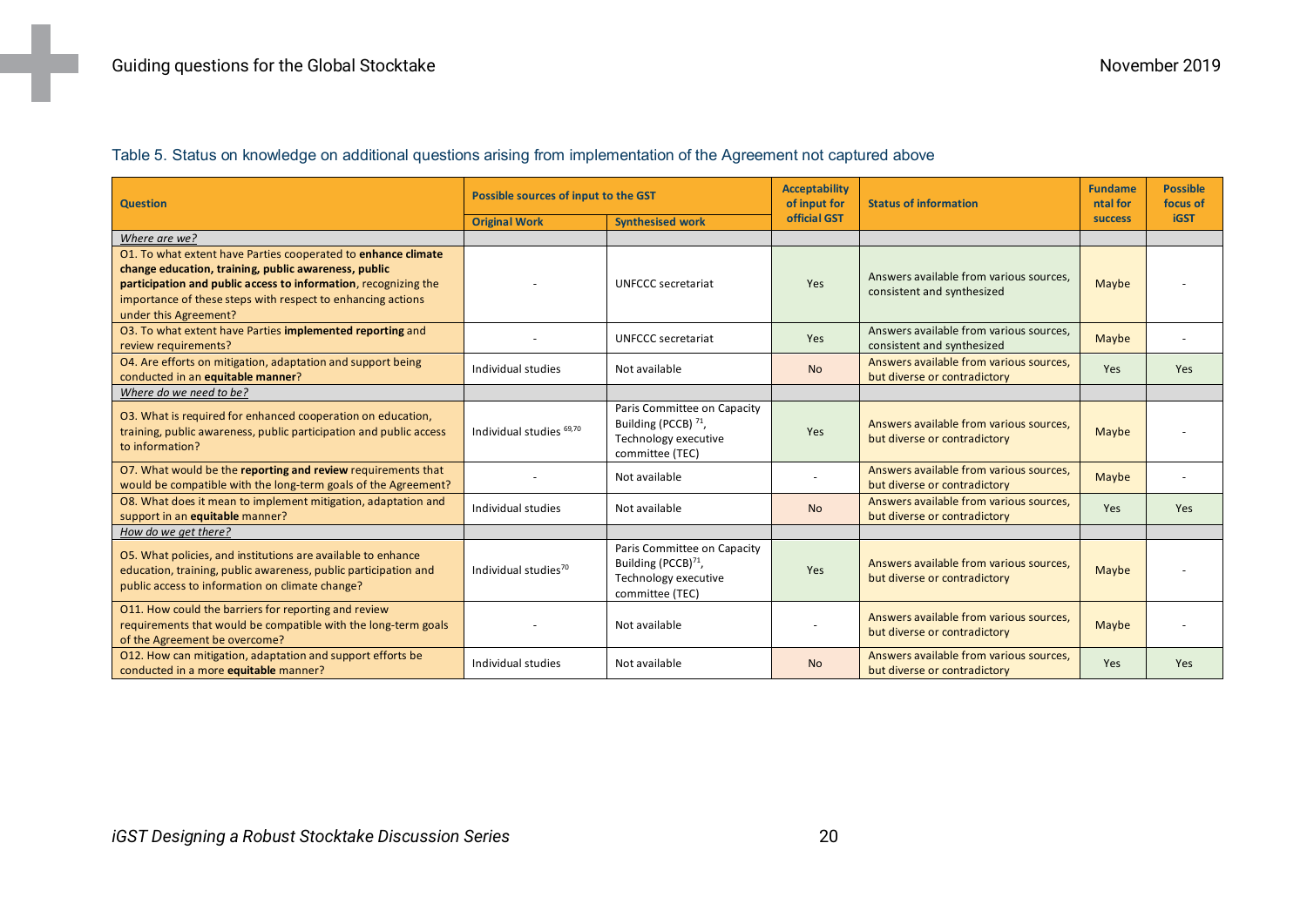# <span id="page-20-0"></span>**+ 7. Conclusions**



In this paper we describe a systematic review of the status of knowledge on questions that are relevant for the success of the GST under the Paris Agreement, drawing on the thematic scope for the GST that is provided in the Paris Agreement and the associated decision of Katowice in 2018.

We find that some questions are adequately covered by (existing) knowledge and synthesised results, for example current trends in emissions, implied temperature increase by 2100 and activities implemented by countries on mitigation, adaptation and finance.

But a majority of questions are left unanswered, creating uncertainties with regards to the successful undertaking of the global stocktake. Ill-defined points include, in particular:

- Mitigation: A common vision of a 1.5°C compatible world and recommendations on "how to get there" that are specific enough to be implemented by national governments.
- Adaptation: The definition of an "adequate adaptation response" and steps towards it.
- Finance: A common understanding of what constitutes Paris-consistent financial flows and steps towards it.
- Equity: What would be an equitable implementation of mitigation, adaptation and finance as a whole?

On the basis of this overview, we would recommend that an independent GST would concentrate on the following:

- **Synthesising**: A main focus of the iGST could be to synthesise already existing information, where it is available (as opposed to attempting to generate new information). It would support the goals of the GST, if the open questions are clearly articulated and the status of the knowledge on the answers is clear. This could include the sharing of good practices and success stories.
- **Fostering common understanding:** Another focus of the iGST could be to support the building of a common understanding on several issues, where such understanding is missing but would be fundamental for the success of the GST and the ambition mechanism as a whole. Examples include:
	- o What does it mean for mitigation, adaptation and finance to be conducted in an equitable manner?
	- o What would be a vision for a 1.5°C compatible world at country and sector level?
	- o How could an "adequate" adaptation response be defined? What would be an according "adequate" consideration of loss and damage?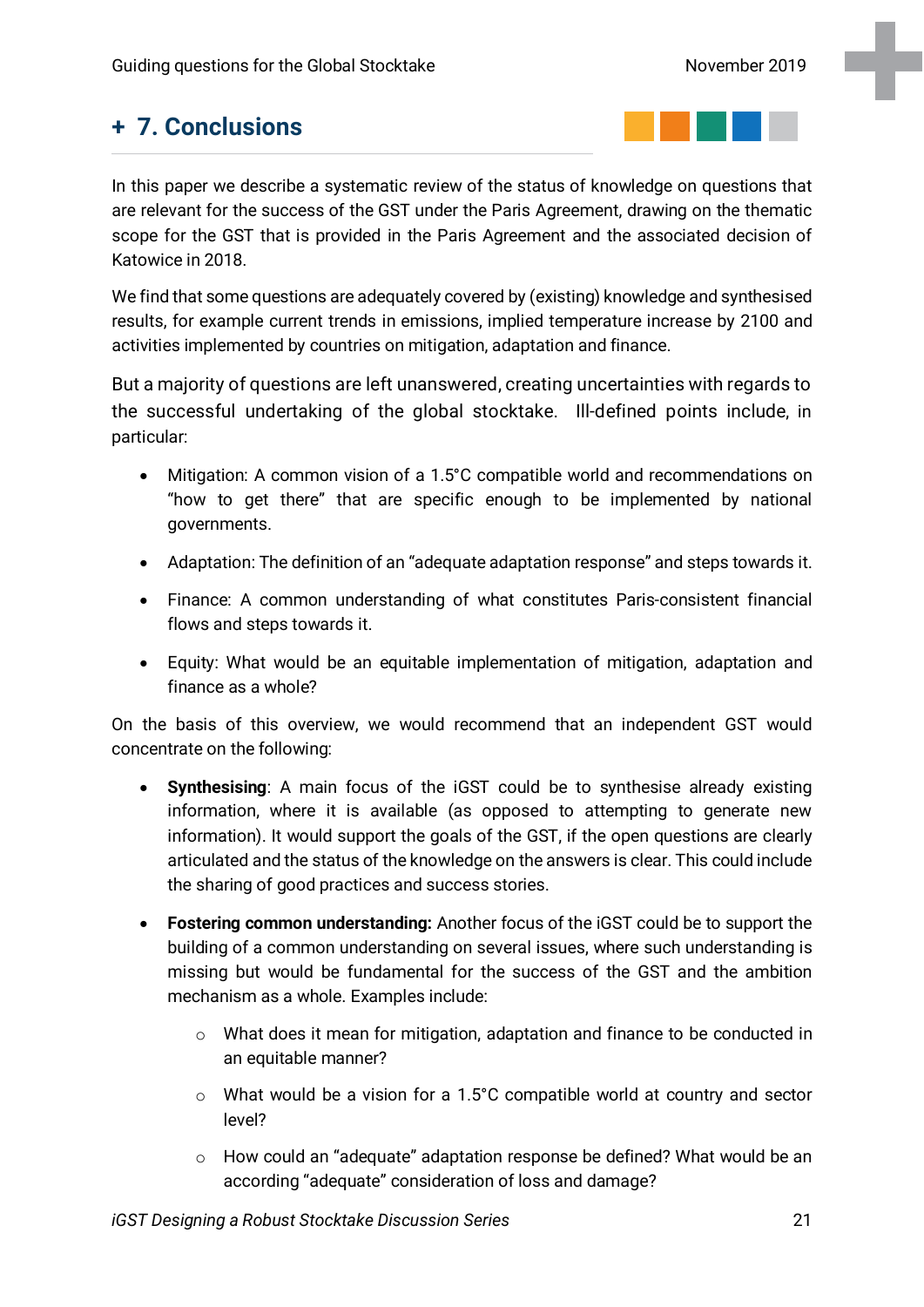- o How could Paris-consistent financial flows be defined?
- **Forward looking:** the iGST could focus on options to raise ambition, the ultimate aim of the GST (as opposed to looking at what happened in the past). Here it would be particularly important to collect and synthesise *country specific* recommendations on what could be done next in terms of mitigation, adaptation and finance, as such information will not be generated in the official UNFCCC process.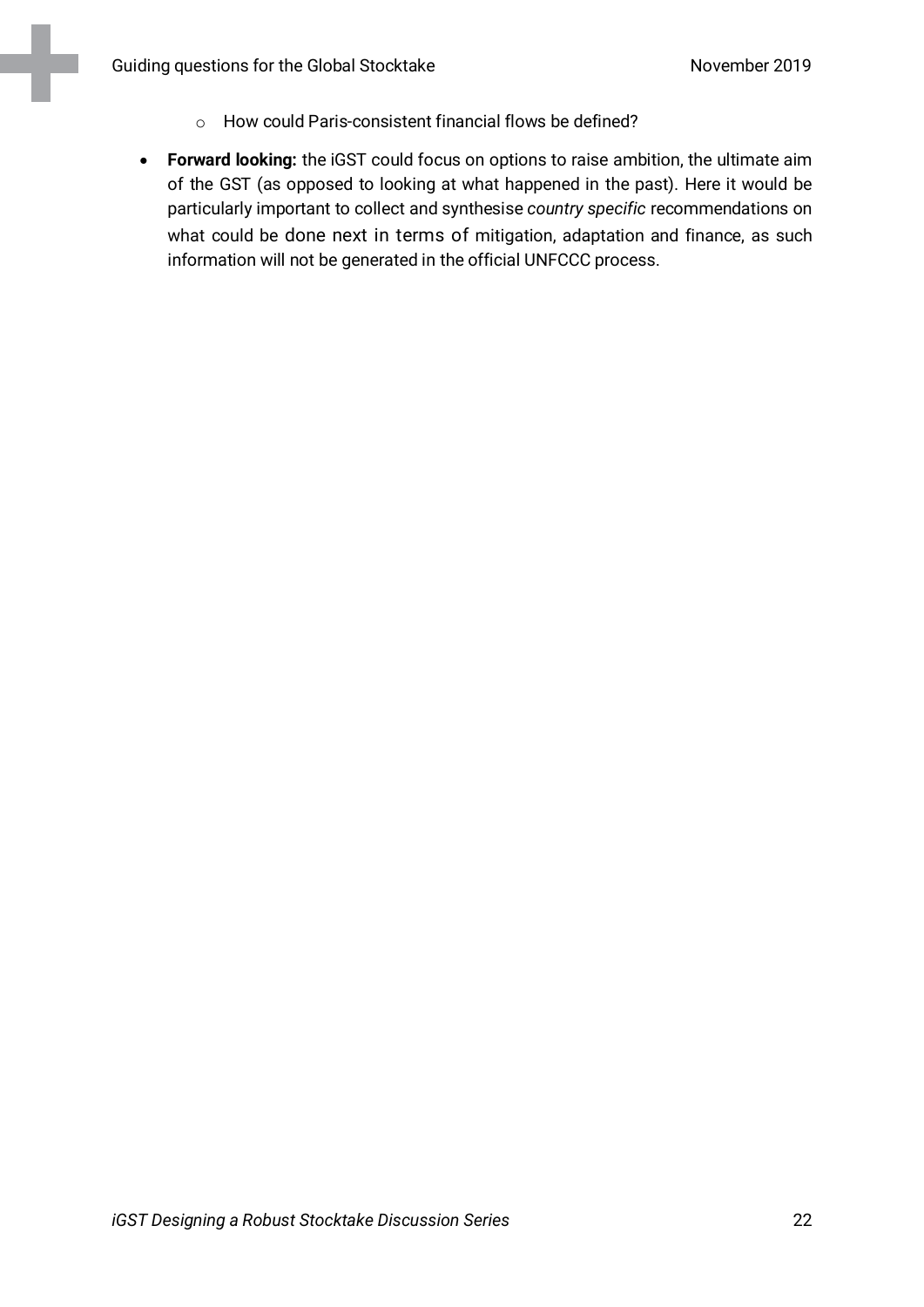## References

- 1. UNFCCC (2015). Paris Agreement. Paris: United Nations Framework Convention on Climate Change (UNFCCC); Available from: https://unfccc.int/process-and-meetings/the-parisagreement/the-paris-agreement
- 2. Holz C, Athanasiou T, Kartha S (2019). Equity in the Global Stocktake and Independent Global Stocktake. (Part of the iGST Designing a Robust Stocktake Discussion Series.). Available from: https://www.climateworks.org/independentglobalstocktake/
- 3. Obergassel W, Hermwille L, Seimons A, Förster H (2019). Success Factors for the Global Stocktake under the Paris Agreement. (Part of the iGST Designing a Robust Stocktake Discussion Series). Available from: https://wupperinst.org/en/p/wi/p/s/pd/840/
- 4. Northrop E, Dagnet Y, Höhne N, Thwaites JOE, Mogelgaard K (2018). Working Paper Achieving the Ambition of Paris: Designing the Global Stocktake. Available from: https://wriorg.s3.amazonaws.com/s3fs-public/achieving-ambition-paris-designing-globalstockade.pdf
- 5. UNFCCC. Talanoa Dialogue Additional Guiding Questions. 2018 [cited 2019 Nov 28]; Available from: https://unfccc.int/news/talanoa-dialogue-additional-guiding-questions
- 6. Add Hoc Working Group on the Paris Agreement (2018). Joint reflections note by the presiding officers of the Ad Hoc Working Group on the Paris Agreement , the Subsidiary Body for Scientific and Technological Advice and the Subsidiary Body for Implementation. (October 2018):1–72.
- 7. Jeffery L, Siemons A, Förster H, Hermwille L (2019). Tackling the Challenges of Assessing Collective Progress for an Effective Global Stocktake (Executive Summary). Available from: https://www.umweltbundesamt.de/publikationen/global-stocktake-summary
- 8. Jeffery L, Siemons A, Förster H, Hermwille L (2019). The Global Stocktake taking shape Implications of Katowice COP 24 outcomes for future work.
- 9. UNEP (2018). The Emissions Gap Report 2018. Nairobi: United Nations Environment Programme (UNEP); Available from: https://www.unenvironment.org/resources/emissionsgap-report-2018
- 10. Robiou du Pont Y, Jeffery ML, Gutschow J, Rogelj J, Christoff P, Meinshausen M (2017). Equitable mitigation to achieve the Paris Agreement goals. Nat Clim Chang. 7(1):38–43. Available from: http://dx.doi.org/10.1038/nclimate3186
- 11. CSO Equity Review et al. (2018). After Paris Inequality, Fair Shares, and the Climate Emergency. Available from: [civilsocietyreview.org/report2018.](http://civilsocietyreview.org/report2018)
- 12. Climate Analytics, NewClimate Institute, Ecofys (2018). Climate Action Tracker.
- 13. den Elzen M, Kuramochi T, Höhne N, Cantzler J, Esmeijer K, Fekete H, et al. (2019). Are the G20 economies making enough progress to meet their NDC targets? Energy Policy. 126(October 2018):238–50. Available from: https://doi.org/10.1016/j.enpol.2018.11.027
- 14. UNFCCC (2015). Synthesis report on the aggregate effect of the intended nationally determined contributions. FCCC/CP/2015/7. Bonn, Germany: United Nations Framework Convention on Climate Change;
- 15. CDP, We Mean Business (2016). The Business End of Climate Change. CDP, We Mean Business Coalition; Available from: https://newclimate.org/2016/06/28/the-business-end-of-climatechange/
- 16. UNFCCC (2018). Yearbook of Global Climate Action 2018. Bonn, Germany: United Nations Framework Convention on Climate Change; Available from: https://unfccc.int/sites/default/files/resource/GCA\_Yearbook2018.pdf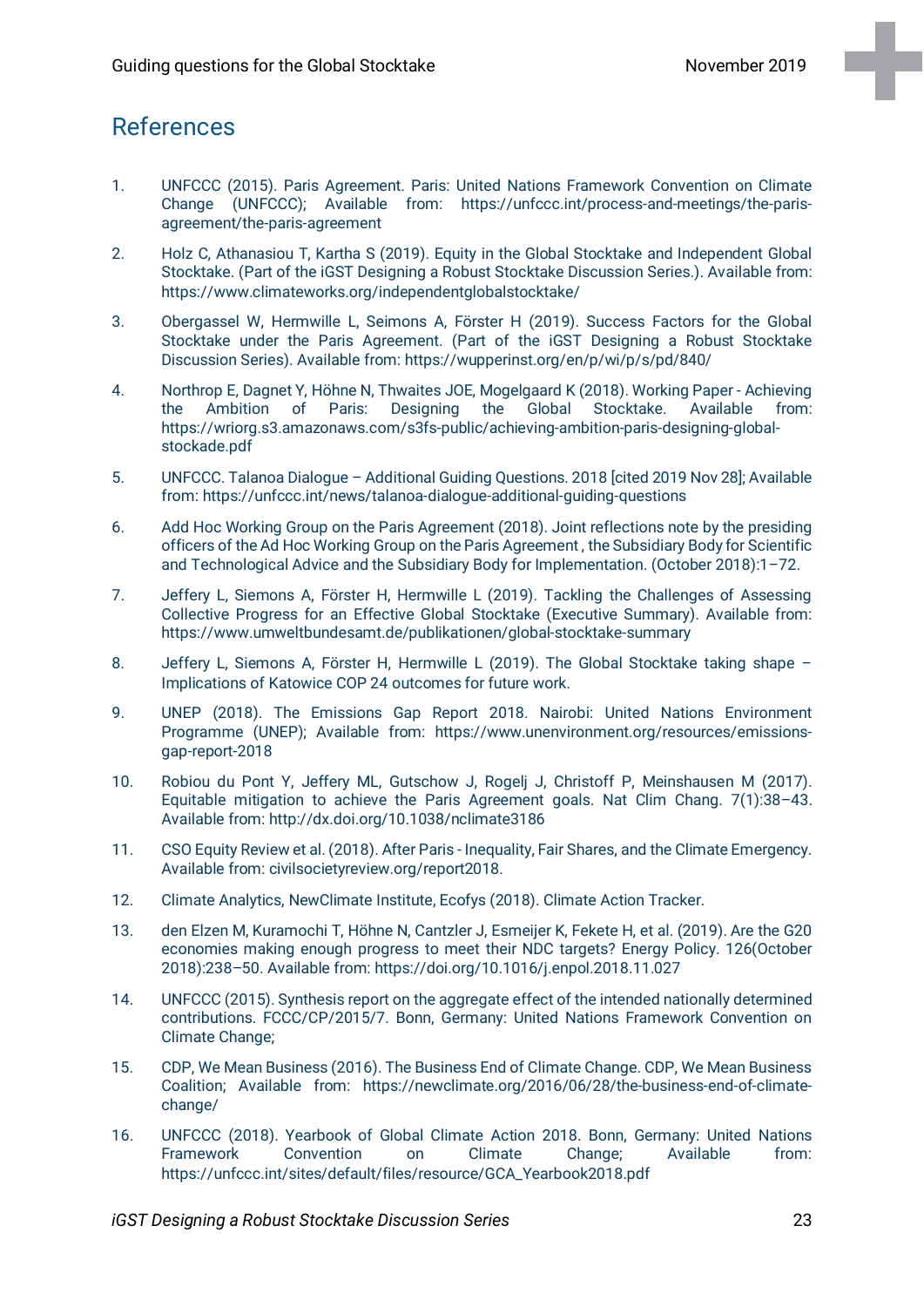- 17. Data-Driven Yale, NewClimate Institute, PBL (2018). Global Climate Action from cities, regions, and businesses. Data-Driven Yale; NewClimate Institute; PBL; Available from: http://bit.ly/yalenci-pbl-global-climate-action
- 18. Rogelj J, den Elzen M, Höhne N, Fransen T, Fekete H, Winkler H, et al. (2016). Paris Agreement climate proposals need a boost to keep warming well below 2 °C. Nature. 534(7609):631–9. Available from: http://www.nature.com/doifinder/10.1038/nature18307
- 19. Climate Interactive. Climate Scorecard. Climate Interactive; 2017 [cited 2019 Sep 10]; Available from: https://www.climateinteractive.org/programs/scoreboard/
- 20. Kriegler E, Riahi K, Bauer N, Schwanitz VJ, Petermann N, Bosetti V, et al. (2015). Making or breaking climate targets: The AMPERE study on staged accession scenarios for climate policy.<br>Vol. 90, Technological Forecasting and Social Change. Available from: Vol. 90, Technological Forecasting and Social Change. Available from: http://www.sciencedirect.com/science/article/pii/S0040162513002588
- 21. IPCC (2018). Global Warming of 1.5°C an IPCC special report on the impacts of global. Geneva, Switzerland: Intergovernmental Panel on Climate Change; Available from: https://www.ipcc.ch/sr15/
- 22. Kuramochi T, Höhne N, Schaeffer M, Cantzler J, Hare B, Deng Y, et al. (2018). Ten key short-term sectoral benchmarks to limit warming to 1.5°C. Clim Policy. 18(3):287–305. Available from: https://www.tandfonline.com/doi/full/10.1080/14693062.2017.1397495
- 23. IPCC (2018). Global Warming of 1.5°C. An IPCC Special Report on the impacts of global warming of 1.5°C above pre-industrial levels and related global greenhouse gas emission pathways, in the context of strengthening the global response to the threat of climate change,. Geneva, Switzerland: Intergovernmental Panel on Climate Change;
- 24. SBI (2012). A literature review on the topics in the context of thematic area 2 of the work programme on loss and damage: a range of approaches to address loss and damage associated with the adverse effects of climate change. Subsid Body Implement Thirty-seventh Sess. (November):1–103.
- 25. Davis M, Turner Walker S (2013). Building Knowledge to Support Adaptation : Lessons from the Regional Climate Change Adaptation Knowledge Platform for Asia. Available from: https://www.sei.org/publications/building-knowledge-to-support-adaptation-lessons-from-theregional-climate-change-adaptation-knowledge-platform-for-asia/
- 26. Nachmany M, Setzer J (2018). Policy Brief Global Trends in Climate Change Legislation and Litigation: 2018 Snapshot. (May):1–8.
- 27. Pearce T, Currenti R, Mateiwai A, Doran B (2018). Adaptation to climate change and freshwater resources in Vusama village, Viti Levu, Fiji. Reg Environ Chang. 18(2):501–10.
- 28. Jamero ML, Onuki M, Esteban M, Billones-Sensano XK, Tan N, Nellas A, et al. (2017). Smallisland communities in the Philippines prefer local measures to relocation in response to sealevel rise. Nat Clim Chang. 7(8):581–6.
- 29. Global Ocean on Adaptation (2019). Adapt Now: a Global Call for Leadership on Climate Resilience. :90.
- 30. UNFCCC (2019). Elaboration of the sources of and modalities for accessing financial support for addressing loss and damage. 09822(June):1–43.
- 31. Arifa JM. Federal Court of Accounts Brazil (TCU) Auditing Climate Change Policies Working<br>6 Environmental. Available from: Environmental. https://unfccc.int/sites/default/files/auditing\_arifa.pdf
- 32. Serdeczny O, Adams S, Baarsch F, Coumou D, Robinson A, Hare W, et al. (2017). Climate change impacts in Sub-Saharan Africa: from physical changes to their social repercussions. Reg Environ Chang. 17(6):1585–600.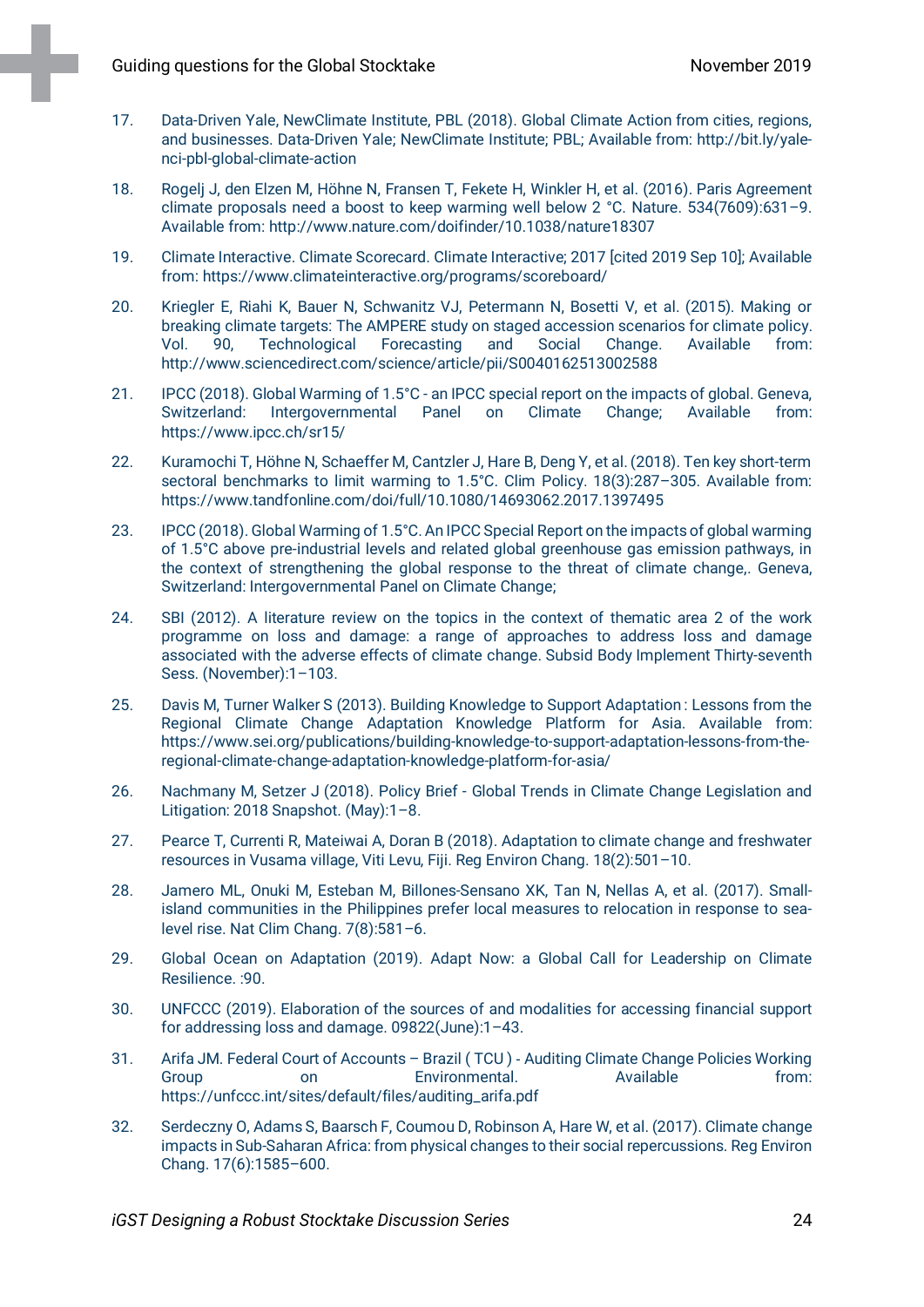- 33. Schipper L, Liu W, Krawanchid D, Chanthy S (2010). Review of climate change adaptation methods and tools. MRC Tech Pap No 34. (34):76.
- 34. UN Environment (2018). Adaptation Gap Report 2018. Available from: http://web.unep.org/ganadapt/publication/adaptation-gap-report-2018
- 35. Pelling M, Garschagen M (2019). Put equity first in climate adaptation. Vol. 569, Nature. p. 327– 9. Available from: https://www.nature.com/articles/d41586-019-01497-9
- 36. Foster S, Leichenko R, Nguyen KH, Blake R, Kunreuther H, Madajewicz M, et al. (2019). New York City Panel on Climate Change 2019 Report Chapter 6: Community-Based Assessments of Adaptation and Equity. Ann N Y Acad Sci. 1439(1):126–73.
- 37. Boeckmann M, Zeeb H (2016). Justice and Equity Implications of Climate Change Adaptation: A Theoretical Evaluation Framework. Healthcare. 4(3):65.
- 38. Christiansen L, Martinez G, Naswa P (2018). Adaptation metrics: Perspectives on measuring, aggregating and comparing adaptation results. Copenhagen; Available from: https://unepdtu.org/publications/adaptation-metrics-perspectives-on-measuring-aggregatingand-comparing-adaptation-results/
- 39. Brown S, Nicholls RJ, Goodwin P, Haigh ID, Lincke D, Vafeidis AT, et al. (2018). Quantifying Land and People Exposed to Sea-Level Rise with No Mitigation and 1.5°C and 2.0°C Rise in Global Temperatures to Year 2300. Earth's Futur. 6(3):583–600.
- 40. Brown S, Nicholls RJ, Lázár AN, Hornby DD, Hill C, Hazra S, et al. (2018). What are the implications of sea-level rise for a 1.5, 2 and 3 °C rise in global mean temperatures in the Ganges-Brahmaputra-Meghna and other vulnerable deltas? Reg Environ Chang. 18(6):1829–42.
- 41. Miola A, Paccagnan V, Papadimitriou E, Mandrici A (2015). Climate resilient development index : theoretical framework , selection criteria and fit-for-purpose indicators. 25 p.
- 42. Hazell P, Anderson J, Balzer N, Hastrup Clemmensenmm A, Hess U, Rispoli F (2010). The Potential for Scale and Sustainability in Weather Index Insurance for Agriculture and Rural Livelihoods. Rome; Available from: https://www.ifad.org/documents/38714170/40239486/The+potential+for+scale+and+sustain ability+in+weather+index+insurance+for+agriculture+and+rural+livelihoods.pdf/7a8247c7 d7be-4a1b-9088-37edee6717ca
- 43. Nzuma JM, Waithaka M, Mulwa RM, Kyotalimye M, Nelson GC (2010). Strategies for Adapting to Climate Change in Rural Sub-Saharan Africa. (IFPRI Discussion Paper). Report No.: 01013. Available from: http://www.ifpri.org/publication/strategies-adapting-climate-change-rural-subsaharan-africa
- 44. UNFCCC (2013). Gaps in existing institutional arrangements within and outside of the Convention to address loss and damage, including those related to slow onset events. Technical paper.
- 45. Egeru A (2012). Role of indigenous knowledge in climate change adaptation: A case study of the Teso sub-region, Eastern Uganda. Indian J Tradit Knowl. 11(2):217–24.
- 46. New Climate Economy (2016). The 2016 New Climate Economy Report.
- 47. Jenkins K, Sovacool BK, McCauley D (2018). Humanizing sociotechnical transitions through energy justice: An ethical framework for global transformative change. Energy Policy. 117(February):66–74.
- 48. Magnan A, Ribera T, Treyer S (2015). National adaptation is also a global concern. Paris, France; (Working Papers). Report No.: No. 04/15. Available from: https://www.iddri.org/en/publications-and-events/working-paper/national-adaptation-alsoglobal-concern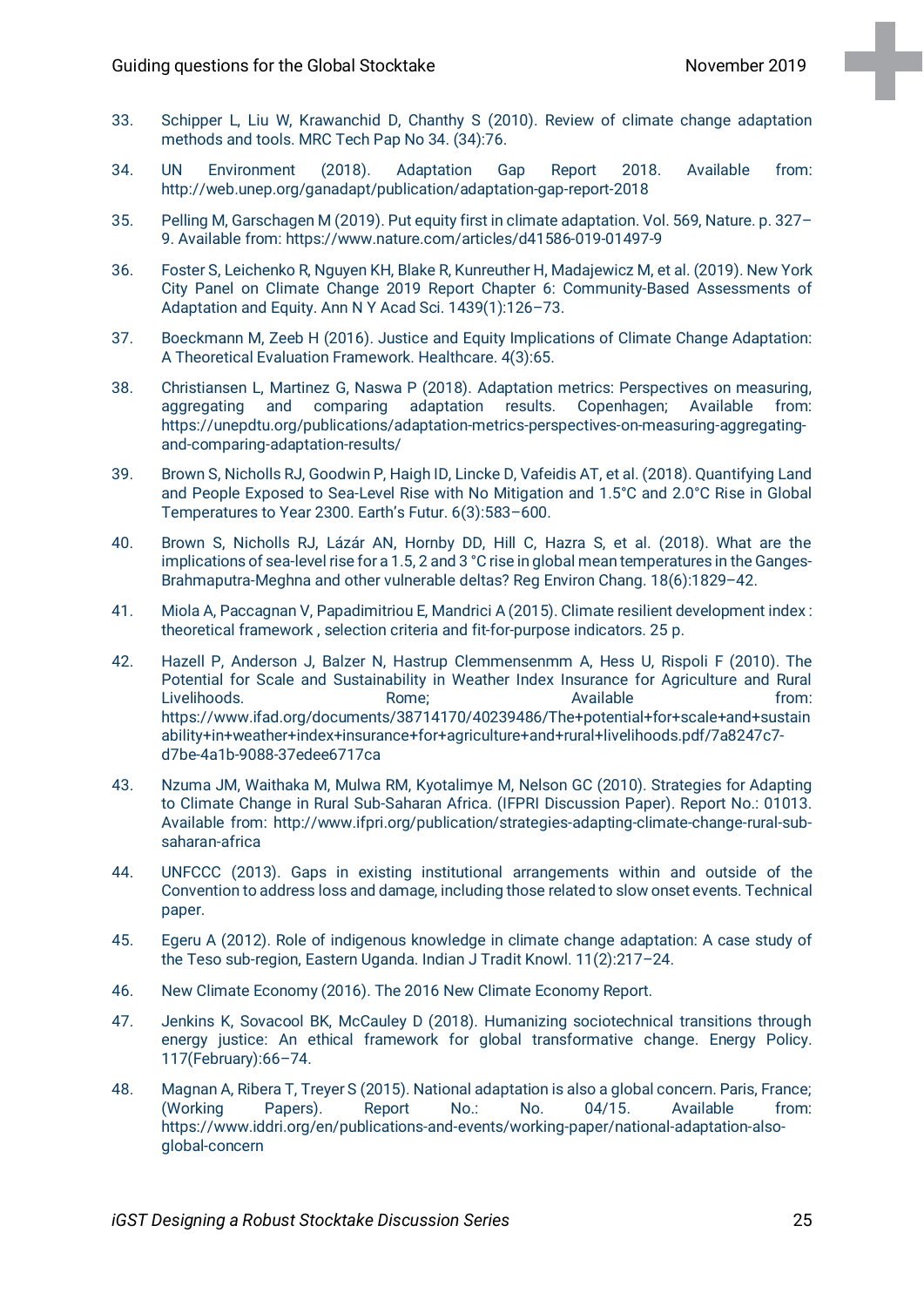- 49. Exner A, Politti E, Schriefl E, Erker S, Stangl R, Baud S, et al. (2016). Measuring regional resilience towards fossil fuel supply constraints. Adaptability and vulnerability in socio-ecological Transformations-the case of Austria. Energy Policy. 91:128–37.
- 50. Watts N, Adger WN, Agnolucci P, Blackstock J, Byass P, Cai W, et al. (2015). Lancet Commission on Climate Change and Health: Health and climate change: policy responses to protect public health. Lancet (London, England).
- 51. Bird N, Asante F, Bawakyillenuo S, Trujillo NC, Eshetu Z, Tumushabe G, et al. (2016). Public spending on climate change in Africa: Experiences from Ethiopia, Ghana, Tanzania, and Uganda. Overseas Development Institute (ODI); Available from: https://www.odi.org/sites/odi.org.uk/files/resource-documents/11245.pdf
- 52. UNFCCC (2018). 2018 Biennial Assessment and Overview of Climate Finance Flows. Available from: https://unfccc.int/topics/climate-finance/workstreams/transparency-of-support-expost/biennial-assessment-and-overview-of-climate-finance-flows-background/biennialassessment-and-overview-of-climate-finance-flows-2018
- 53. OECD, CPI (2015). Climate Finance in 2013-14 and the USD 100 billion Goal. Available from: http://www.oecd.org/environment/cc/OECD-CPI-Climate-Finance-Report.htm
- 54. Padraig O, Clark A, Meattle C (2018). Global Climate Finance an Updated View 2018. Clim Policy Initiat. (November):33–8.
- 55. AdaptationWatch (2015). Toward Mutual Accountability: The 2015 Adaptation Finance Transparency Gap Report. (Policy Briefing). Available from: AdaptationWatch.org
- 56. Wright H, Hawkins J, Orozco D, Mabey N (2018). Banking on reform: Aligning the development banks with the Paris Climate Agreement | E3G. Available from: https://www.e3g.org/docs/E3G\_- \_Banking\_on\_Reform\_Report\_-\_Final.pdf
- 57. Bowen A, Campiglio E, Herreras Martinez S (2015). The "optimal and equitable" climate finance gap. The Centre for Climate Change Economics and Policy Working Paper.
- 58. Pauw WP, Castro P, Pickering J, Bhasin S (2019). Conditional nationally determined contributions in the Paris Agreement: foothold for equity or Achilles heel? Clim Policy. 0(0):1– 17.
- 59. European Bank for Reconstruction and Development, African Development Bank, Bank, Asian Development, European Investment Bank, Inter-American Development Group, et al. (2018). 2017 Joint Report on MDB's Climate Finance.
- 60. UNFCCC Paris Committee on Capacity-building (PCCB) (2019). National-level pilot exercise on capacity gaps and needs related to the implementation of nationally determined contributions. Bonn; (Technical Paper). Available from: https://unfccc.int/sites/default/files/resource/PCCB\_TP\_capacity gaps and needs\_NDCs\_final.pdf
- 61. UNFCCC (2018). Climate Technology Incubators and Accelerators. Bonn; Available from: https://unfccc.int/ttclear/misc\_/StaticFiles/gnwoerk\_static/incubators\_index/ee343309e8854 ab783e0dcae3ec2cfa6/c172d2f388234bdbbe3dd9ae60e4d7e9.pdf
- 62. Höhne N, Röser F, Hagemann M, Weischer L, Alaoui AEL, Bals C, et al. (2015). DEVELOPING 2°C-COMPATIBLE INVESTMENT CRITERIA. Cologne, Berlin, Paris; Available from: https://newclimateinstitute.files.wordpress.com/2015/11/2criteria-final.pdf
- 63. Germanwatch & NewClimate Institute (2018). Aligning investments with the Paris Agreement temperature goal - Challenges and opportunities for Multilateral Development Banks. Cologne/ Bonn/Berlin; Available from: https://newclimate.org/wpcontent/uploads/2018/09/MDB\_WorkingPaper\_2018-09.pdf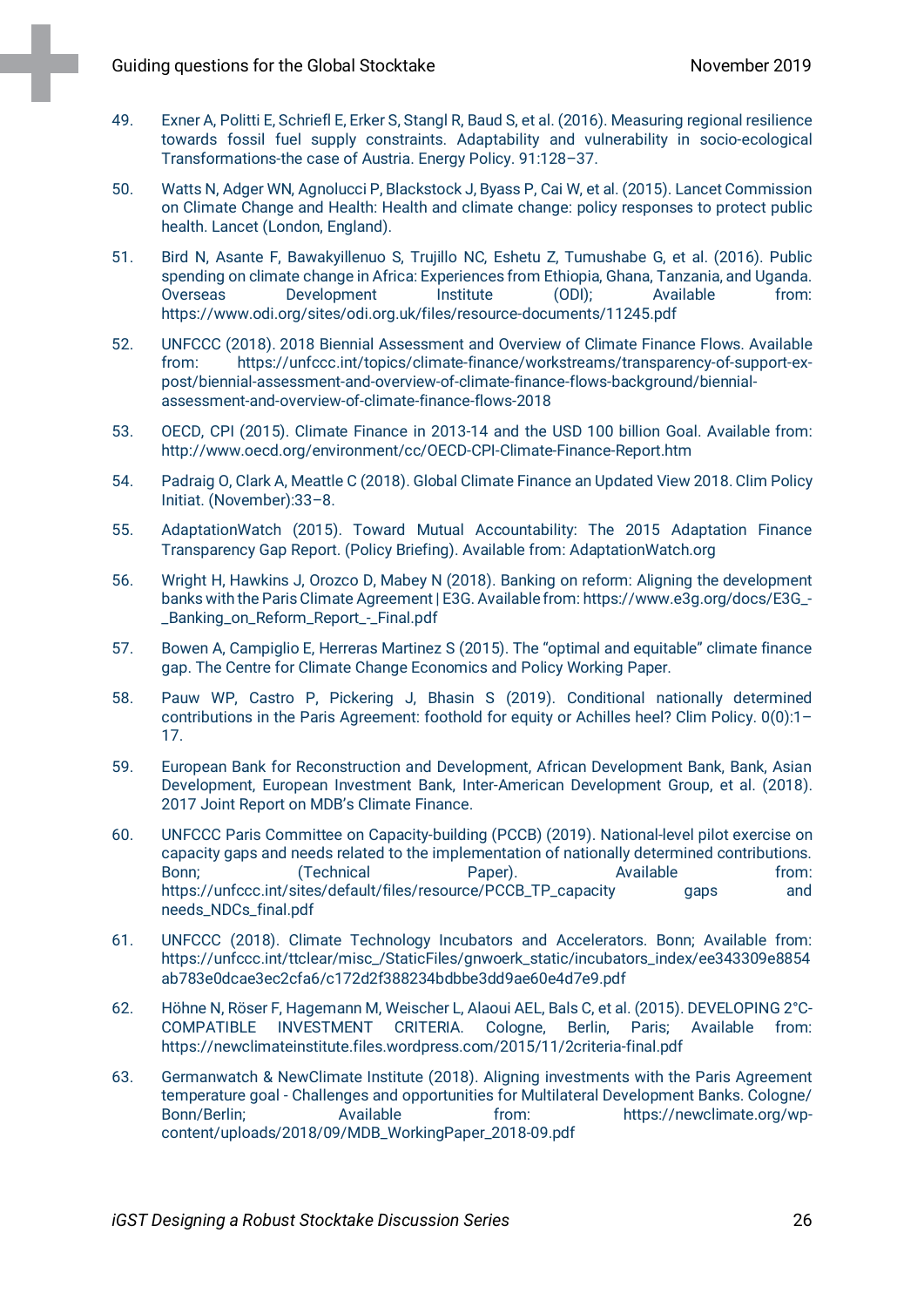- 64. Clark A, Wetherbee C (2019). Implementing Alignment with the Paris Agreement : Recommendations for the Members of the International Development Finance Club A CPI Report in collaboration with the Institute for Climate Economics ( I4CE ) for the International Development Finance Club. (September).
- 65. Pauw P, Mbeva K, van Asselt H (2019). Subtle differentiation of countries' responsibilities under the Paris Agreement. Palgrave Commun. 5(1):1–7.
- 66. Buchner BK, Trabacchi Chiara, Federico M, Abramskiehn D, Wang D (2015). Global Landscape of Climate Finance 2015. Climate Policy Initiative; Available from: http://climatepolicyinitiative.org/wp-content/uploads/2015/11/Global-Landscape-of-Climate-Finance-2015.pdf
- 67. Oliver P, Clark A, Falconer A (2019). Measuring the Private Capital Response to Climate Change : a proposed dashboard. Available from: https://climatepolicyinitiative.org/wpcontent/uploads/2019/10/Measuring-the-Private-Capital-Response-to-Climate-Change.pdf
- 68. Whitley S, Thwaites J, Wright H (2018). Making finance consistent with climate goals Insights for operationalising. (December).
- 69. Klinsky S, Waskow D, Northrop E, Bevins W (2017). Operationalizing equity and supporting ambition: identifying a more robust approach to 'respective capabilities.' Clim Dev. 9(4):287–97.
- 70. Dagnet Y, Northrop E, Tirpak D (2015). How to Strengthen the Institutional Architecture for Capacity Building to Support the Post-2020 Climate Regime. Washington, DC; (Working Paper). Available from: http://www.wri.org/publications/capacitybuilding
- 71. UNFCCC Paris Committee on Capacity-building (PCCB) (2019). Coherence and coordination of activities of constituted bodies and in other relevant processes under the Convention. Bonn; (Technical Paper). Available from: https://unfccc.int/sites/default/files/resource/20190925\_PCCB\_TP\_COHERENCECOORDINAT ION.pdf